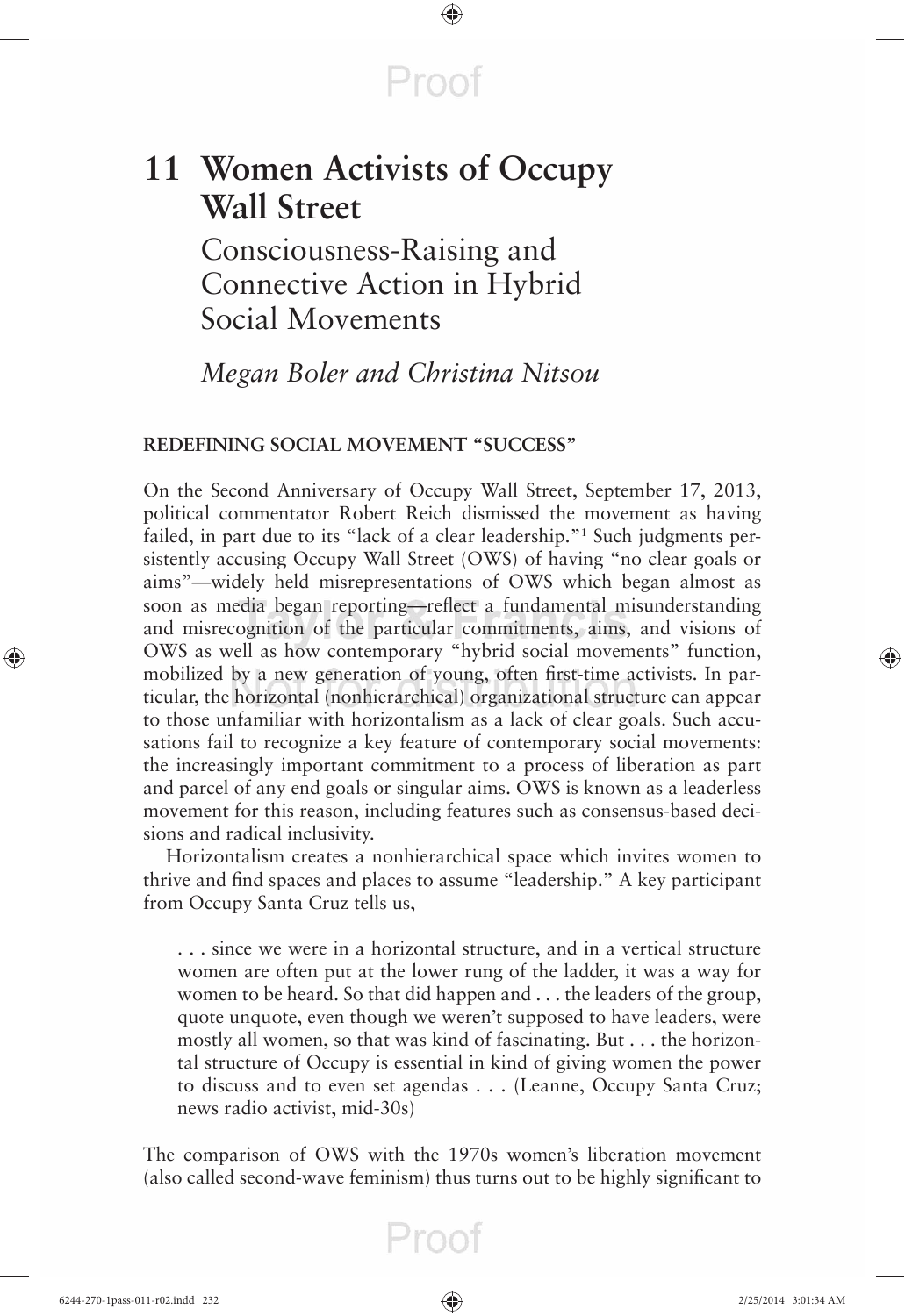⊕

### *Women Activists of Occupy Wall Street* 233

the evaluation of OWS, as we will show through our analysis of interviews with 23 women participants from nine Occupy sites across North America.<sup>2</sup> The practices of General Assemblies (GAs), people's mic(rophone), working groups, and "progressive stack" in OWS, all engaged consciousness-raising (CR) components originating in second-wave feminism.

However, because these components have morphed to hybrid spaces (online and offline), classic face-to-face (F2F) CR dialogues now include significant other modalities that require significant labor, much of which was conducted by women in OWS including information sharing, serving as FB administrator (adminning) for local Occupy Facebook (FB) sites, and conducting working groups. In all of these activities, significant components of CR include engaging in in-depth dialogues about the personal and political to move forward with consensus. The widespread massive shift to uses of social media for information sharing, organizing, dialogue, strategizing, documenting, and connecting is recognized most insightfully in the work of Maria Bakardjieva. As she notes, "The Internet transforms the process of identification by exploding the number of discourses and subject positions to which the individual becomes exposed, as well as by multiplying the participation forms available at that individual's fingertips."<sup>3</sup> For horizontally-structured, consensus-based movements, measures of success formerly applied within social movement theory (SMT) and political theory are no longer sufficient.  $\alpha$ 1 C.I

Before illustrating how CR was taken up and how hybrid forms of CR developed through the integration of social media platforms such as Facebook, it is helpful to clarify how the principle of horizontalism redefines the contemporary landscape of social movements. The structure itself is key to the aims of such movements and this principle must be understood in order to fully appreciate the politicization of the new generation of young activists around the globe.

## **THE AIMS OF OWS: HORIZONTALISM AS PROCESS AND AIM**

In the December 2011 issue of Ms. Magazine, blogger and film critic Stephanie Rogers wrote one of the first "mainstream" news pieces on the overlap of OWS and the reemergence of feminism, particularly practices from second-wave feminism such as CR and horizontalism. 4 The essay is titled "What Occupy Wall Street Owes to Feminist Consciousness-Raising," and notes:

On November 17th, the national day of action for the Occupy Wall Street movement, I was interviewed by a man from a Swedish newspaper who wanted to know why I was there. I smiled and said, "That's the question, isn't it?" Everyone wants to know, still, even after the two-month anniversary of a movement that's only continued to grow stronger and gain more momentum, why people are occupying, who

⊕

♠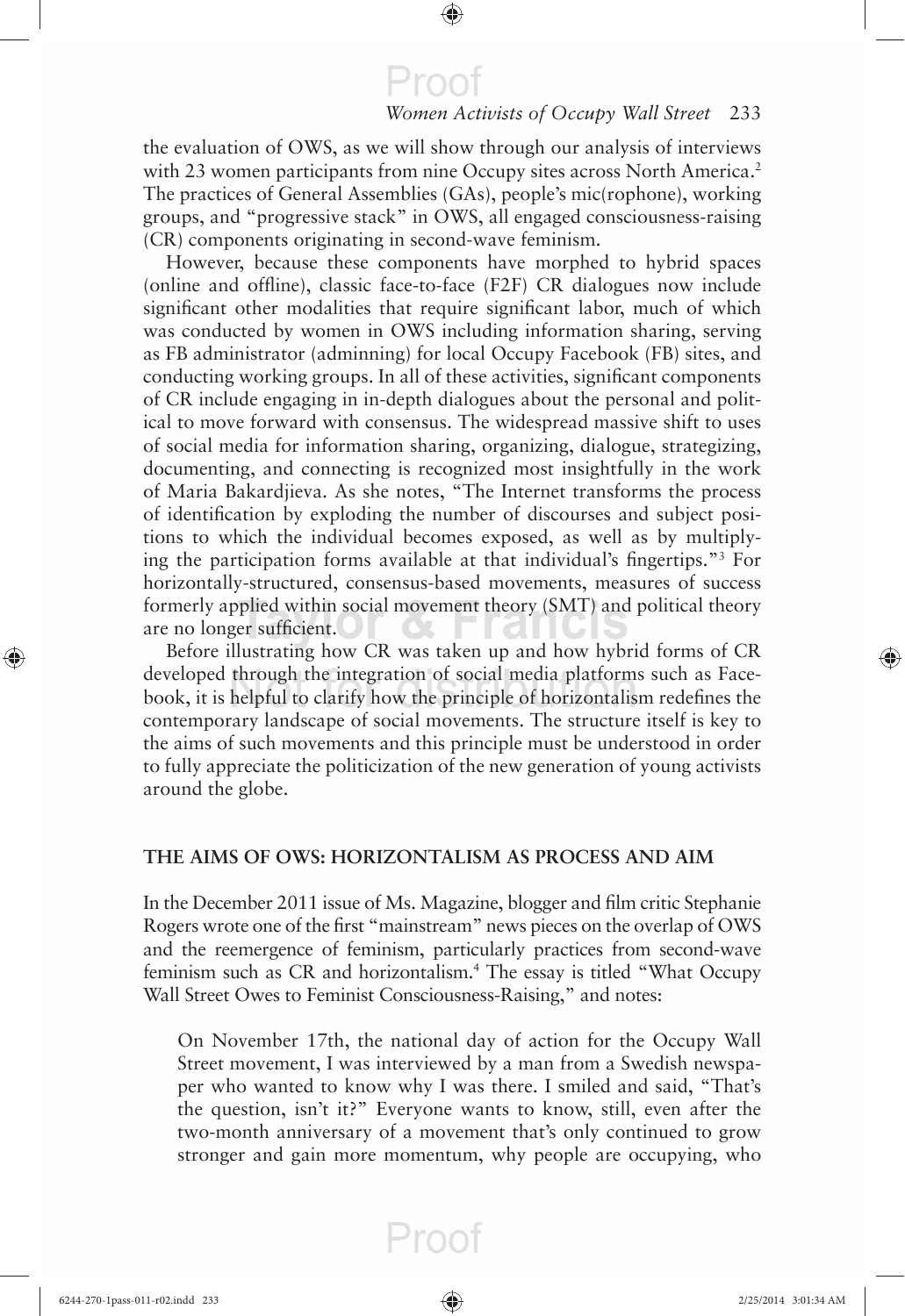## 234 *Megan Boler and Christina Nitsou*

and what they're protesting, and what they hope to change. I regurgitated what has effectively become The Message, "We want the power back in the hands of the people."<sup>5</sup>

Those presuming that a social movement must have a single or at least bounded legislative or policy change goal should account for the fact that myriad social movements since the 1960s have not embraced the singledemand formula.

In her recent article "Horizontal Democracy Now: From Alterglobalization to Occupation,"<sup>6</sup> Marianne Maeckelbergh draws on years of participatory research to define horizontalism and provide its historical contexts and development. Two key practices that define the current historical moment have a long history: (1) the refusal of singular demands, ideologies, or programs for social change (linked to the movement terms "diversity" and "horizontality"), and (2) the idea that the political practices the movement itself develops are part and parcel of the movement's aims (prefiguration).<sup>7</sup>

Maeckelbergh traces multi-issue movements through contemporary history "from the New Left in the 1960s to feminist movements, anti-nuclear and peace movements in the 1970s and 1980s, to environmental and do-it-yourself (DIY) movements in the 1980s and 1990s all the way through to the alterglobalization movement at the turn of the century."<sup>8</sup> Maeckelbergh emphasizes the recognition of inequalities ingrained in social interactions, which makes horizontalism effective in contemporary times:

. . . horizontality refers to the active creation of nonhierarchical relations through decision-making processes. Horizontality is both a value and a practice. Rather than assuming that equality can be declared or created through a centralized authority that is legitimated to rule by "the people," movement practices of horizontality rest on the assumption that inequality will always permeate every social interaction. This shift in assumptions results in an acknowledgement that these inequalities always exist and that each person is responsible for continuously challenging these inequalities at every step of a decision-making process.<sup>9</sup>

Thus, in counter to the all-too-frequent accusation of lacking clear aims and goals, what critics fail to recognize is the radical commitment built into the histories and principles of horizontalism as an organizational structure for social movements, highlighting the concept of "economic injustice" which, for some time, replaced terms like "class warfare,"<sup>10</sup> and the long-haul consciousness raising commitment of participants. Many of those interviewed expressed their commitment to OWS in these terms:

Well, of course with any social movement you learn right from the beginning, you start learning about social movements in general, and

⊕

♠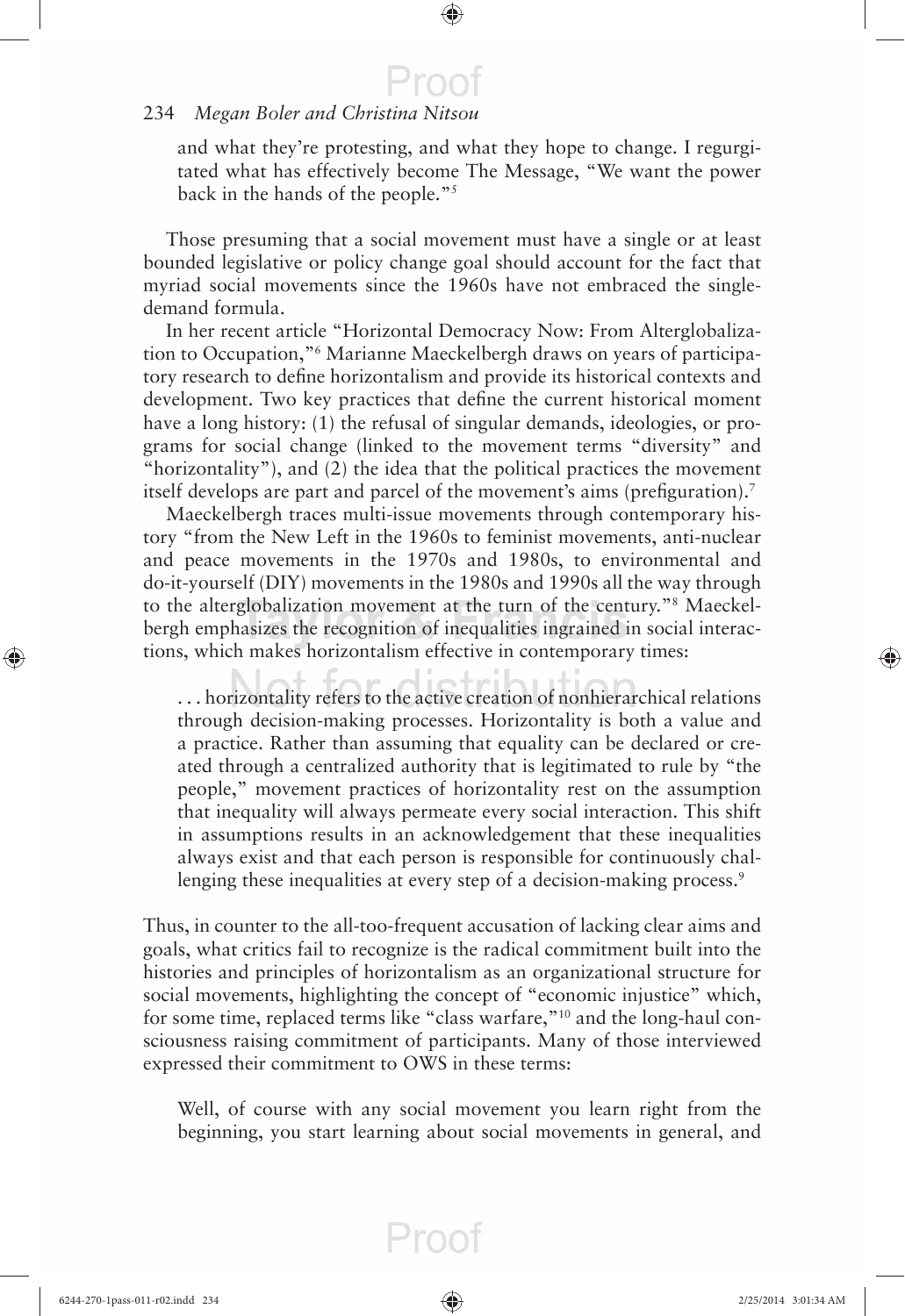## Proot *Women Activists of Occupy Wall Street* 235

it is not something that is taken care of in a day, or a week, or a year. People who, most people I believe who are involved with Occupy are in it for the long haul . . . (Deena, Occupy Santa Ana, female, mid-60s, some experience with activism)

⊕

As Samuel Farber notes, recognition of activists' "long haul commitment" defines such communities as the "conscious minority," characterized by "an ebb and flow with the inevitable loss of people and cadre in the downswing of the socio-economic and political cycles . . . referring not primarily to the leaders but to the long-term, politically conscious activists who are involved for the long haul and who constitute the heart of movements."<sup>11</sup>

Journalists also noted this long-term commitment as essential to the Occupy Movement:

"What's change?" said Rob, a protester who said he has worked in minimum wage jobs all his life and asked not to be identified by his full name. "What isn't change? We're here. That's change." "We're here for the long haul," said Patrick Bruner, a protester and student at Skidmore College in upstate New York, who is among those camped out in a private park near One World Trade Center. 12

In a blog marking the one-year anniversary of OWS, Rogers calls for recognizing the feminist organizing legacies behind OWS: "We owe it to the women within the movement—and our feminist foremothers—to acknowledge women's work, and to understand that a movement claiming to fight for the disenfranchised can't afford to erase the contributions of women." 13

Heather Gautney reinforces these key points about the misreading of "demands" and the unique spaces occupied by women thanks to the horizontal structure of OWS by the wider public and media:

This is a leaderless movement without an official set of demands. There are no projected outcomes, no bottom lines and no talking heads. In the Occupy movement, we are all leaders. This is not just a charming mess. We are all leaders represents a real praxis, and it has a real history. In the 1960s and 70s, feminists convened consciousness-raising meetings aimed at politicizing the various forms of women's oppression that were occurring in private. . . . feminist consciousness-raising eschewed formal leadership because each woman's experience and opinion had to be valued equally. The personal was the political. 14

For those we interviewed, the "personal is political" awakening occurred not only through traditional F2F CR and long haul commitment, but "hybrid" CR. Social technologies, participatory democracy, and CR are radically enhanced by uses of a hybrid form of personal interaction.

⊕

♠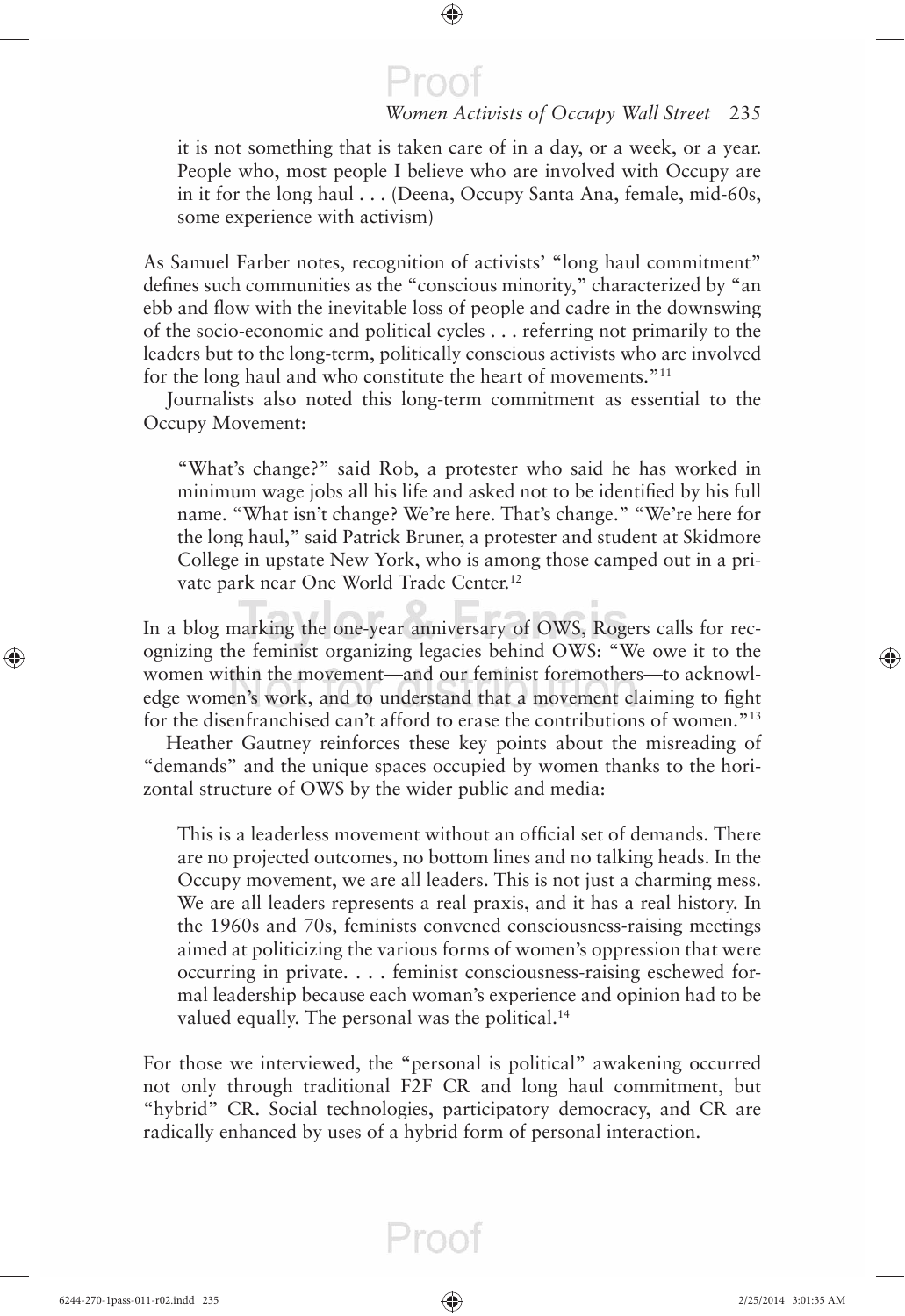## 236 *Megan Boler and Christina Nitsou*

## **OWS'S DEBT TO SECOND-WAVE FEMINISM: PERSONAL IS POLITICAL, CR, PROCESS**

Early in our research, the resonance between OWS and feminist organizing practices began to emerge with increasing clarity and certainty. By the spring of 2012, some seven months after the camps had been closed, sites we were following like Occupy Patriarchy and Women Occupying Wall Street (WOW) announced that a Feminist General Assembly (FemGA) would be held in NYC. It would turn out to be one of five FemGAs held that summer. Stephanie Rogers writes in her blog Bitch Flicks,

. . . Like consciousness-raising, Occupy Wall Street started with small groups of oppressed people who spoke to one another about their personal struggles, and in doing so, learned they weren't alone or insane or weak or lazy, the way Those In Charge suggested. That discovery gave them the strength to channel the individual anger and suffering they experienced into a larger collective call to action.<sup>15</sup>

Sidney Tarrow, renowned political scientist of Cornell University, noted in an October 2011 Foreign Affairs article that OWS most closely resembles the second-wave of feminism:

If Occupy Wall Street resembles any movement in recent American history, it would actually be the so-called new women's movement of the 1970s. When that struggle emerged in the wake of the civil rights movement, it shocked conservatives and befuddled liberals. The first saw the activists as a bunch of bra-burning anarchists; the second considered them unladylike, or, well-meaning liberals gone off the reservation. Although the leaders of the new women's movement had policies they wanted on the agenda, their foremost demand was for recognition of, and credit for, the gendered reality of everyday life. Likewise, when the Occupy Wall Street activists attack Wall Street, it is not capitalism as such they are targeting, but a system of economic relations that has lost its way and failed to serve the public.<sup>16</sup>

Activist and writer David Graeber also points out the key role of feminism as a precursor to direct democracy.

The direct democratic process adopted by Occupy Wall Street has deep roots in American radical history. It was widely employed in the civil rights movement and by the Students for a Democratic Society. But its current form has developed from within movements like feminism and even spiritual traditions (both Quaker and Native American) as much as from within anarchism itself.<sup>17</sup>

⊕

♠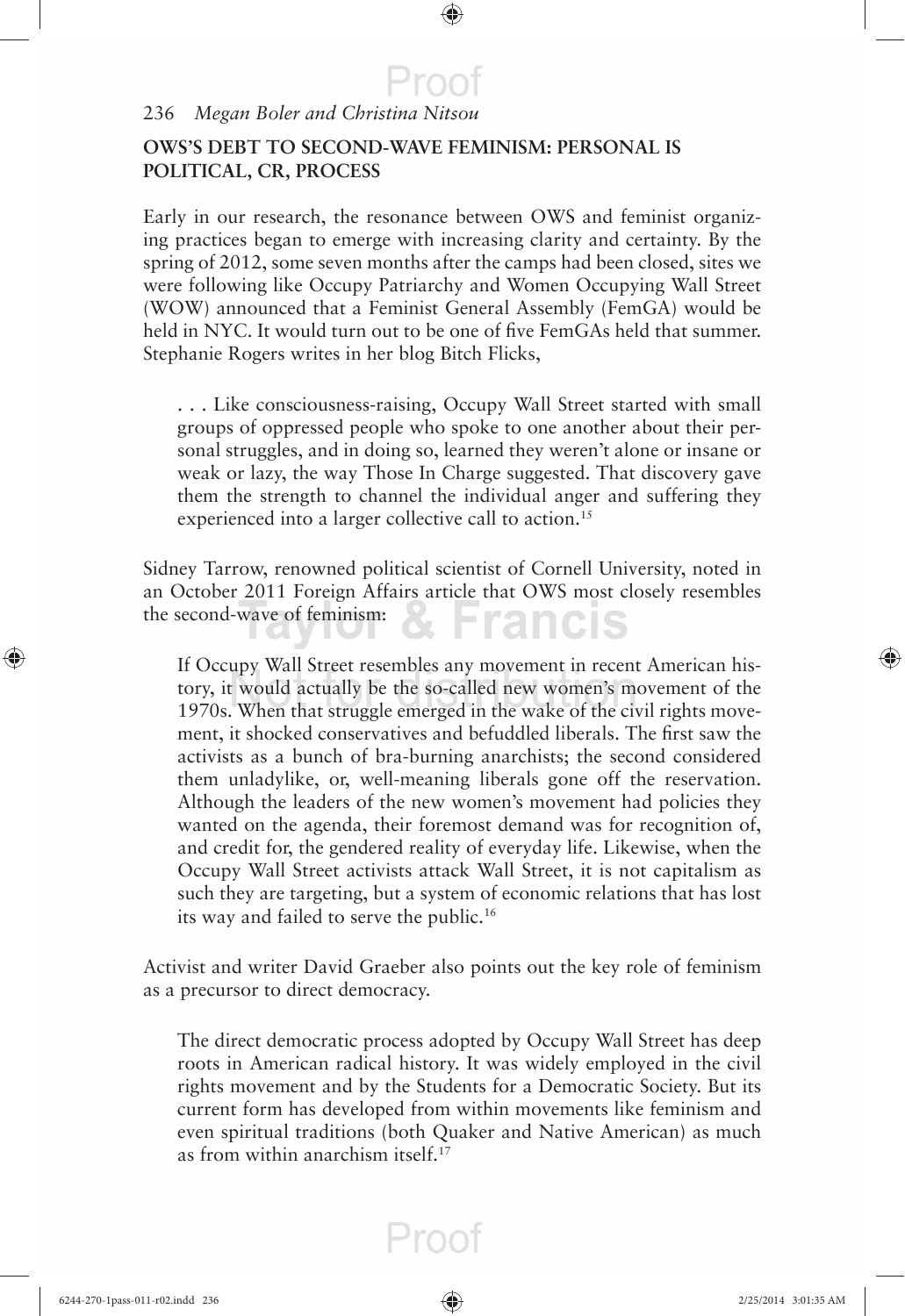⊕

## *Women Activists of Occupy Wall Street* 237

This recognition of the influence of second-wave feminism on OWS affirms what we have observed in our research interviews<sup>18</sup> that "There's a 'manarchist' problem in a lot of left-wing spaces," and "a strong current of actively saying 'no' to that" and "a lot of people doing work around safer spaces and speaking out against sexual assault. And while women are leading, there are also other men involved."<sup>19</sup> In the summer of 2012, five Fem-GAs were held, four in New York City and one at the National Occupy Gathering held on the July 4th weekend in Philadelphia. Announced via Facebook and other social media, the events were F2F like all GA meetings and were livestreamed. The format and focus of the FemGAs reflected classic practices of CR; and the format reflected commonly used practices from all GAs—namely, the use of human mic, collective agenda setting, small breakout groups asked to discuss particular topics, report-backs to the larger group, etc. To a great extent, the FemGAs were able to engage traditional F2F CR practices given that these were real-time events held in open public outdoor spaces.

Intrinsic to this aspect of OWS, consciousness-raising is understood as "a personal face-to-face interaction which appears to create new psychological orientations for those involved in the process . . . the face-to-face interaction technique is selected because it is consistent with the radical revolutionary's belief that shared personal experience should generate political theory and action."<sup>20</sup> The CR processes used in the women's liberation movement allowed "validity of personal experience, of the necessity for self-exposure and self-criticism, of the value of dialogue and of the goal of autonomous, individual decision making. $"^{21}$ II U U L

A new evolution of "personal is political" is visible throughout OWS, reflected in both the process and aims of OWS as well as in the intentional and conscious decisions of using consensus groups and assemblies. Graeber notes that OWS was unique amongst this recent spate of global social revolutions in its commitment to consensus-based decision-making (initially defined as  $100\%$ , later shifted to  $90\%$  agreement for many sites). This use of consensus was the first time it has been adopted for such a large-scale grassroots movement.

Our research also focused on the internal dynamics within OWS that required elements of CR in order to address such matters as unconscious and internalized sexism or racism, for example. A common refrain in Occupy was "Check your privilege!," a direct request to participants to examine their own entitlement and lack of awareness of inequalities. A great deal of this CR work took place F2F. For example, we researched when and how different Occupy sites engaged "progressive stack," which involves a facilitator of the GA creating a list of those who want to speak and ensuring that those who historically have been marginalized from speaking in public (people of color and women, for example) get the opportunity to speak. We studied the development of working groups, which tended to be people of color or queer folks organizing to raise issues important to them.

⊕

♠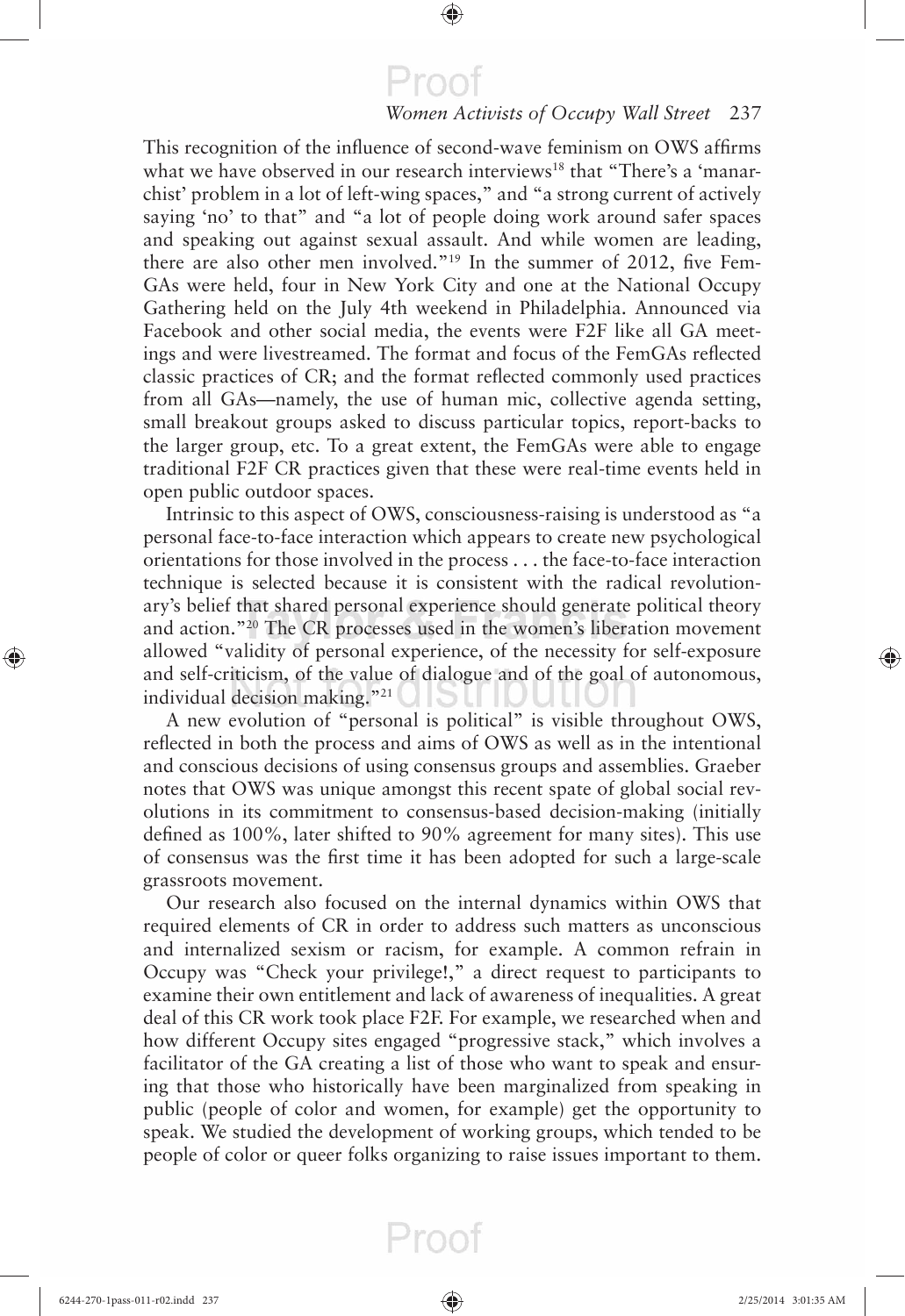## $Pron1$

⊕

## 238 *Megan Boler and Christina Nitsou*

In Oakland, the very word "occupy" was deeply contested, resulting in the split of a group calling themselves "Decolonize" rather than "Occupy" Oakland.<sup>22</sup>

Here, a participant describes the kind of active listening and dialogue central both to OWS and to CR and group settings:

. . . Hopefully we want to try to understand each other, and if we're working together as a group I think there was that need to kind of reflect.  $\dots$  M. was leading us in Council.  $\dots$  We would sit around in a group and pass a . . . stone or petrified wood. And whenever it was your turn you would speak freely on the topic that had been chosen and everyone else was just to listen, and then each of us would have our chance . . . it just developed intimacy. It also did develop open lines of communication. (Bria, Occupy Santa Ana, female, late 20s, late December, educational experience in activism, expert in General Assembly)

## **REVOLUTION GOES VIRAL: SITUATING OCCUPY WALL STREET WITHIN HYBRID GLOBAL LANDSCAPES**

The OWS movement emerged amidst multiple uprisings, protests, and grassroots revolutions taking place around the globe. A hybrid movement combines web-based interactions with more traditional F2F meetings, encampments, and crowds-in-the-streets. Chadwick provides us with a definition for hybrid social movements that embraces two key concepts. One is organizational hybridity, built by "creating appealing and increasingly convergent forms of online citizen action, fostering distributed trust across horizontally linked citizen groups, promoting the fusion of sub-cultural and political discourses, and creating and building upon sedimentary networks." Two, Chadwick defines a "hybrid mobilization movement" as one where "organization types move in and out of their traditional identities of a social movement."<sup>23</sup>

In many ways, OWS's call to action was a materialized meme: a demonstration of "We are the 99%." Richard Dawkins in 1989 defined a meme as "a symbolic packet that travels easily across large and diverse populations because it is easy to imitate, adapt personally, and share broadly with others."<sup>24</sup> Dawkins also noted that, "Memes are network building and bridging units of social information transmission." 25 Social media networks and widely accessible information-communication technologies (ICTs) including one-to-many live streams, tweets, posts, pages, cloud- and web-based video and photos (YouTube), and short message service (SMS) enable global connectivity, allowing large-scale organization, circulation of information, alternative and citizen journalistic coverage of events, and public dialogue and self-expression in pluralistic spaces unique to participatory media. The shared global sensibility of the 99%, the sense of "revolution in the air," $26$  is

⊕

♠

Proof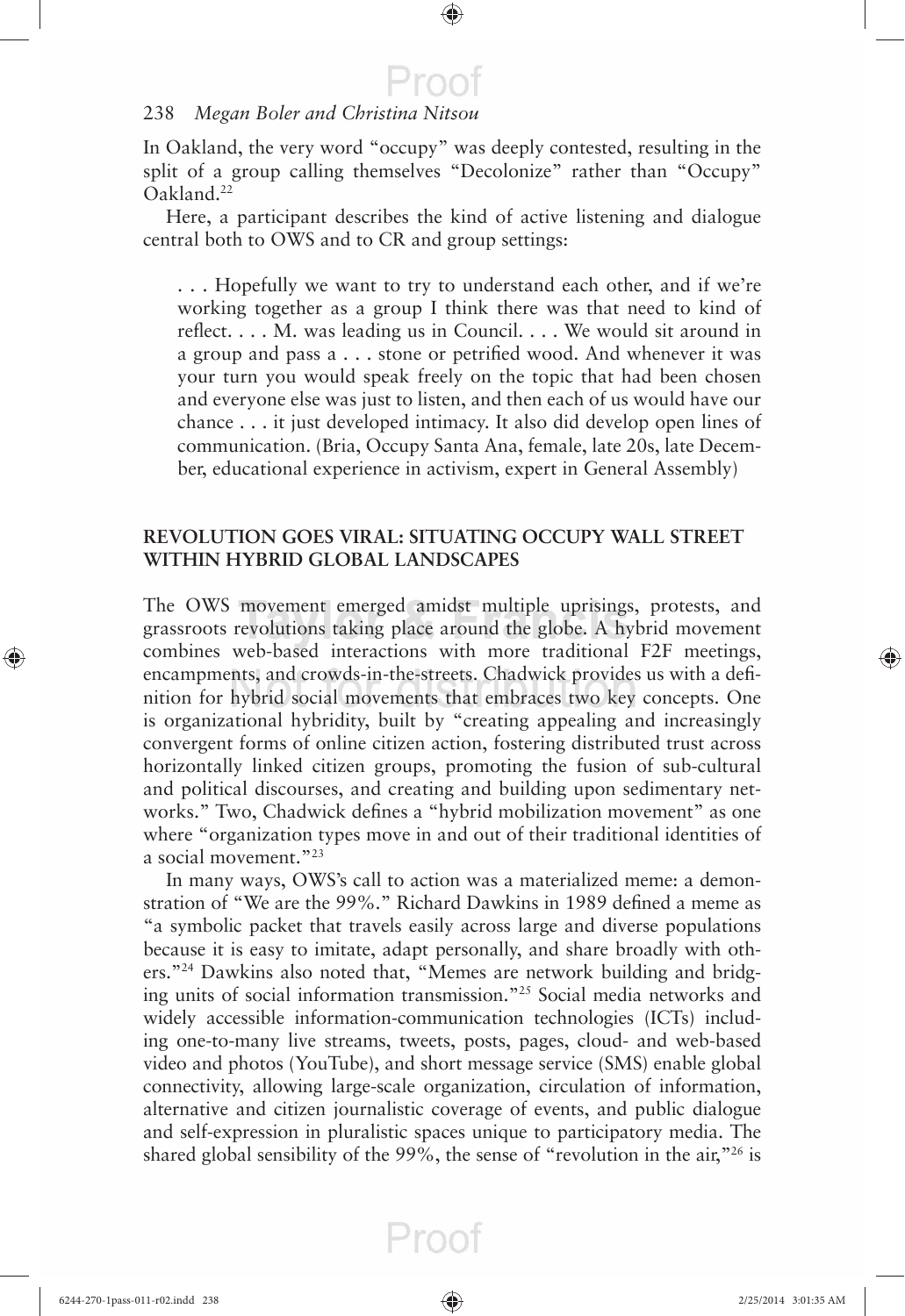### *Women Activists of Occupy Wall Street* 239

a zeitgeist, a spirit of these times, largely due to the affordance of the internet and social media practices, referred to by one participant as "hive mind." Her description explicitly references the key role played by mediated connectivity:

I'm like—"This is strange . . . our ideas are on everybody's minds." It was this weird feeling of "hive mind" where you felt like you were and I'm not a spiritual person at all—but you actually felt like you were in touch with the population at a speed that was quicker than the media because you could . . . you got echoes of things before they would happen and they would become these great sort of media spectacles . . . all of those emotions really stirred up in me a sense that you could possibly accomplish anything through Occupy. You could Occupy anything. (Deena Occupy LA)

Within mediated publics and networked spaces, such shared sensibilities as "hive mind" travel like/as viral information, or memes:

One of the things I've been trying to track is how conversations developed without any central means of communication. Because they don't just happen in one space. They travel amongst many spaces, so I've been taking sort of the big conversation about violence and non-violence and trying to track where it flowed. You can't tell where it started of course. It's completely rhizomatic. (Alice, Occupy LA, female, late 50s, December 2012, longtime activist)

This interviewee calls the spread of decentralized shared networked information and conversation "rhizomatic," a form of dissemination that complements the concept of virality to describe how information can travel within our mediascapes.<sup>27</sup> The issue of speed—"you actually felt like you were in touch with the population at a speed that was quicker than the media"—echoes Virilio's theorizations in Pure War.<sup>28</sup>

These connections between individuals and between movements are afforded by social technologies like Facebook, as described by this participant who moves from being a technophobe to immersing herself in FB communities and international news via Google Translate:

I never would have jumped into it if the Occupy movement hadn't suddenly catalyzed that. I was totally technophobic . . . but when the movement started I just started adding people and within, I remember, in nine days I had like 900 new friends . . . and it's people from all over the world. What I saw in terms of the mobilization over the Internet was fascinating and how everybody started sharing what was really going on in places, and how it has Google Translate right there, and I could read articles from everywhere in the world. People were sending stuff about what was happening in their city . . . and what's happening in some

⊕

♠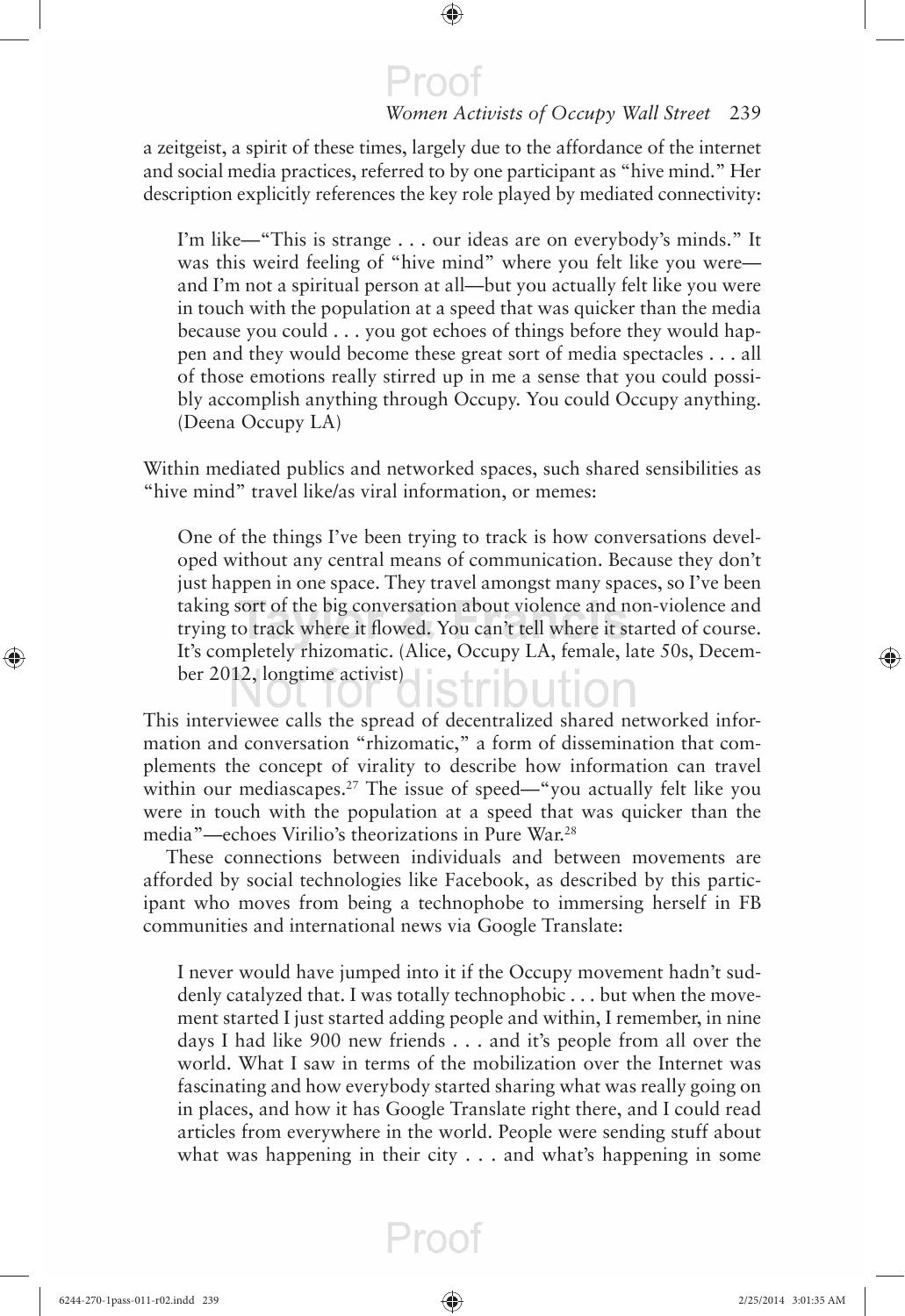## 240 *Megan Boler and Christina Nitsou*

city, in Hamburg, Germany, and what's happening . . . in Algeria . . . I never would have jumped into it if the Occupy movement hadn't suddenly catalyzed that . . . (Hattie, female, late 20s, December 21, 2012, first time activist)

The shift from social movements to hybrid social movements helps to create diverse points of entry into spaces for dialogue, connection, and community and action. As Chadwick notes, "Such organizational types could not work without the Internet because the technologies set up complex interactions between the online and offline environment and the organizational flexibility required for fast 'repertoire switching' within a single campaign or from one campaign to the next."<sup>29</sup>

## **HORIZONTAL SOCIAL MOVEMENT STRUCTURES AND HYBRID CONSCIOUSNESS-RAISING**

What is unique to contemporary horizontal social movements is how CR is morphing into modalities that combine F2F with online or occur solely through online communication platforms.

Of course, a large part of consciousness-raising exists on the internet, and I've heard people refer to Occupy Wall Street as the first-ever internet revolution. Suffice it to say, Occupy Wall Street wouldn't exist without the fast-as-hell sharing of information over Twitter, personal e-mail exchanges among both participants and skeptics, blogs such as We Are the 99% (a site that showcases photos of people from all over the world sharing personal stories of economic struggle), Facebook (where pages for new feminist groups devoted to Occupy camps crop up daily), and YouTube footage that captures precisely how personal struggle translates into collective political action.<sup>30</sup>

Stephanie Rogers describes how CR begins to take off virally through instances like the "We Are the 99 Percent" Tumblr site:

The "We Are the 99 Percent? blog on Tumblr also represents a viral version of consciousness-raising, where a diverse group of individuals impacted most by the Economy Tankers take to the blog and share their personal experiences in order to raise consciousness about the tangible consequences of the rising economic inequalities. 31

The hybridity of contemporary social movements is further reflected in contested nicknames such as the "Twitter revolution" (the populist opposition during the 2009 Iranian election protests) and the "Facebook revolution" (another term used for the Egyptian revolution). The networked interconnectivity of the global uprisings is apparent in the accessible web-based

⊕

♠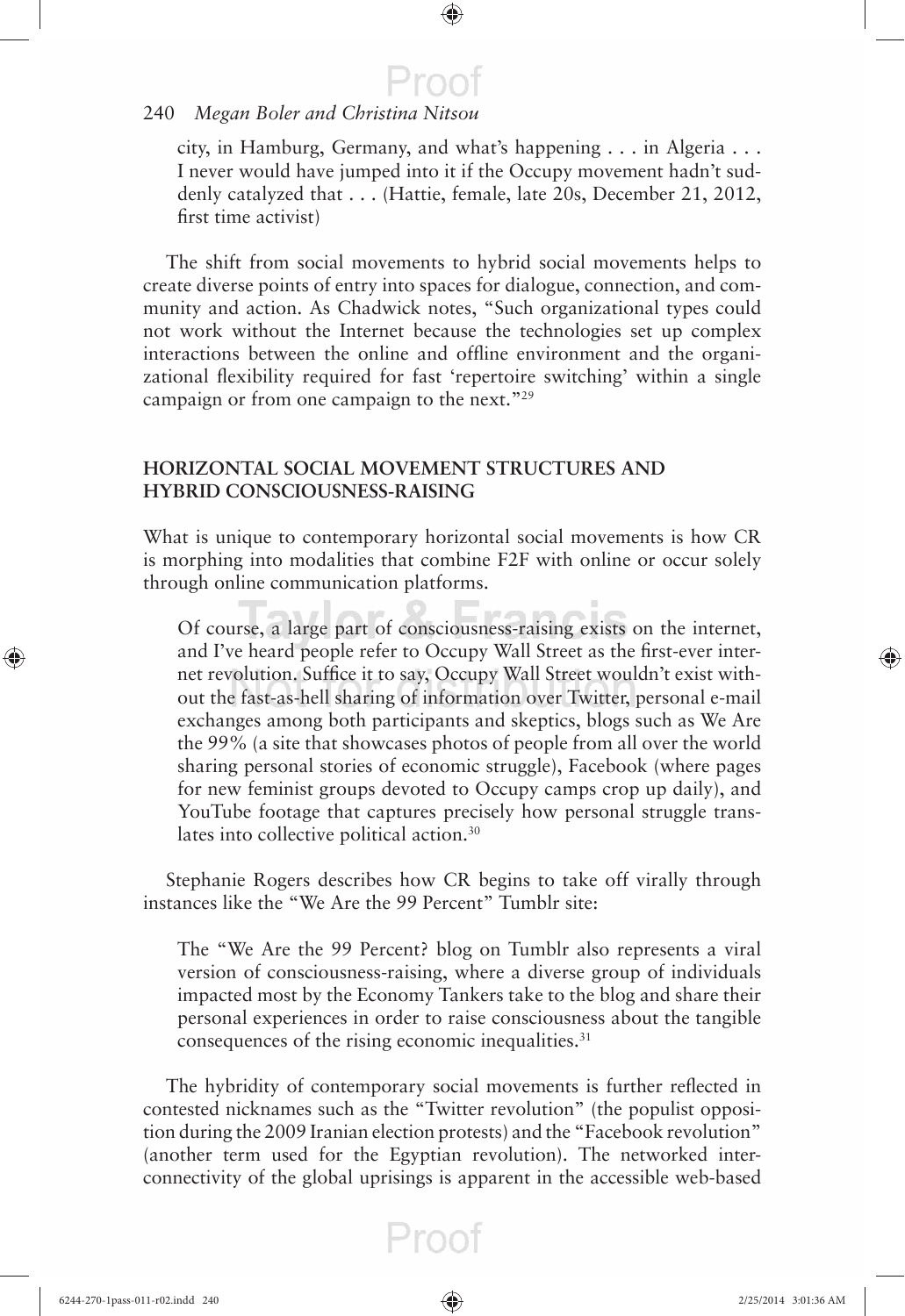⊕

### *Women Activists of Occupy Wall Street* 241

public spaces for dialogue, ICTs for ongoing communication, and social media platforms for information sharing, connecting, organizing, mobilizing, and documenting. The capacity to broadcast events—whether marches, protests, incidents of police brutality, inspiring speeches, etc.—through handheld, personalized digital mobile devices and web-based platforms reflects the global reach and nearly real-time facets of hybrid social movements.

It is thanks to such web-based connectivity that events in Tahrir Square as well as in Spain inspired OWS. In the late spring prior to OWS, the movement of Los Indignados in Spain—"organized entirely over the internet by DRY (Democracia Real Ya—Real Democracy Now)"—established a permanent encampment as of May 15, 2011, to protest the effects of the economic crisis in Spain. 32 This directly inspired and catalyzed Adbuster's call to America to occupy Wall Street.

When our research team interviewed participants at the Occupy Toronto public encampment in November 2011, we learned that everyone—from the most radical anarchist to those who did not own any mobile device—engaged Facebook (FB) for all communications related to Occupy and as their primary filter and news source. This primary use of FB was reiterated by every interviewee in the subsequent 23 interviews we conducted with female OWS activists from nine different Occupy cities in the United States; 100% of those we spoke to use FB for most aspects of their political and social organizing, and identified links with their own CR. On occasion, a news article will capture this link between Occupy participants' demands and the role of CR:

Demands can act as a form of consciousness-raising, helping to develop a sense of entitlement that may exist only in a latent form among large number of people. The Occupy movement has shown its enormous capacity to affect the popular consciousness as witness the rapid popularization of the ideas about the 1 and 99 percent. When raised by a mass movement, demands can bring to the surface ideas that have a latent support in the moral economy of the 99 percent of Americans but have not yet been articulated as expectations that people think are legitimate and possible.<sup>33</sup>

Dismissals such as Reich's are especially disappointing, because for those who paid attention, OWS clearly expressed their goals and aims; and because of the intentional inclusivity of the principles of horizontalism and its leaderless organization, the breadth and diversity of aims were upheld and respected. Finally, for this movement, the means were conscientiously tied to the ends—i.e., the process of communication, conversation, and decision making was as important as any particular goal. "The Arab Spring and Occupy movements have brought the idea of leaderless social movement organizing to the attention of the mass media. Although perhaps too diffuse to meet common definitions of an 'organization,' they have nevertheless challenged the orthodoxy that social action needs clearly identifiable, hierarchically positioned leaders." 34

⊕

♠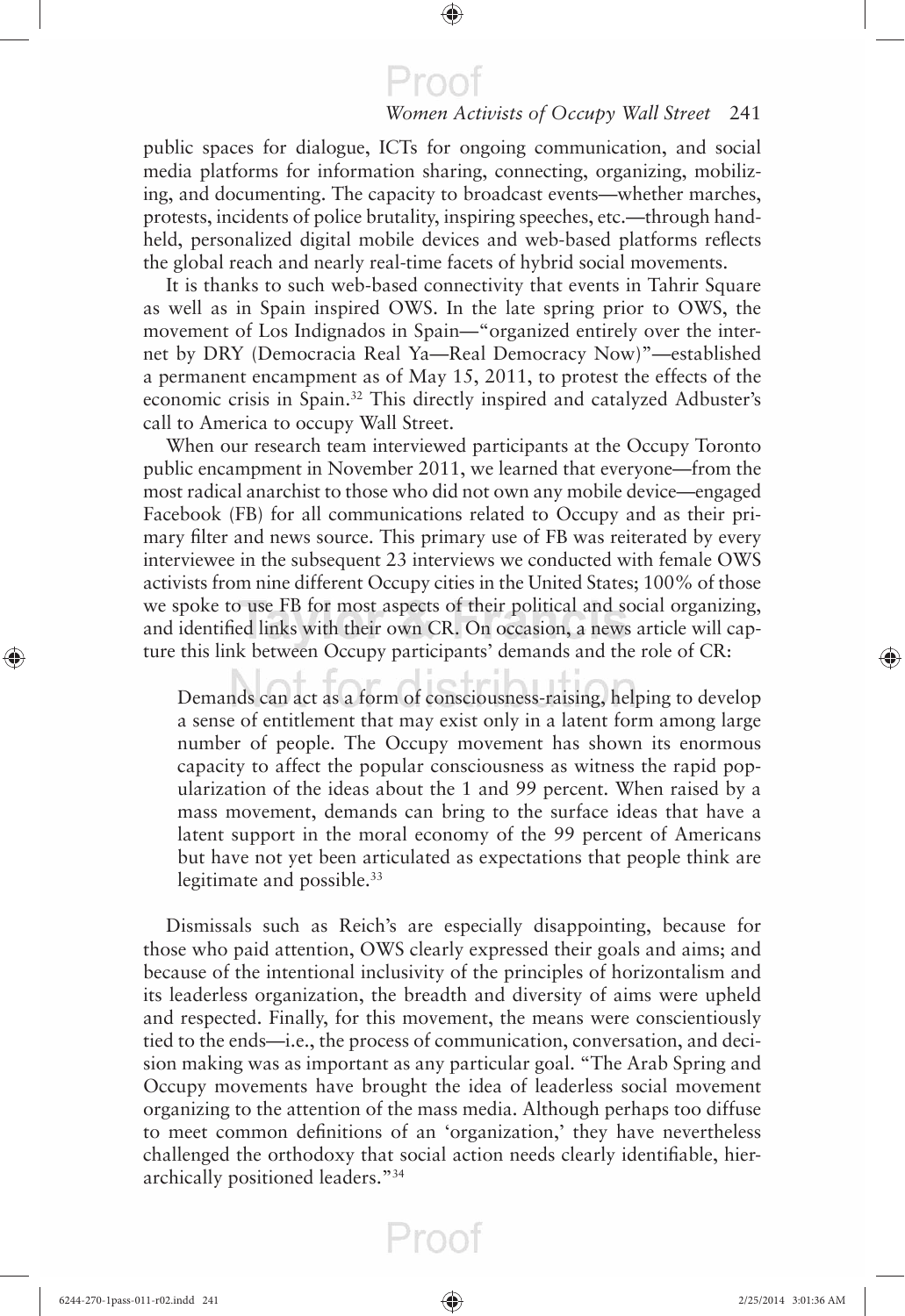⊕

## 242 *Megan Boler and Christina Nitsou*

Highlighting process as both an aim and representative of a radical shift in Social Media Organizations (SMO), Sutherland et al. cite activist and scholar David Graeber's key point that " 'we don't want leaders'. . . What is needed therefore, is not an all-out rejection, but a different conceptualization, of leadership defined as a process."<sup> $35$ </sup> Providing a description of the characteristics of horizontal SMO, Sutherland et al. state:

. . . attention must be paid to the ways in which organizational members collectively construct shared meanings through interaction processes (Coburn, 2001; Ganz, 2000). Although specific actors may take the lead in meaning-management, these meanings must be shared, common and valued by all in the organization before collective action can occur. The key move here is away from an individual perspective of leadership towards a conception that emphasizes relationality and the construction of social meaning. 36

### **CONSCIOUSNESS-RAISING VIA SOCIAL MEDIA**

So how are CR practices originally designed for F2F settings being adapted for networked environments? Rogers describes various other web-based forums and sites in which CR is taking place including:

. . . the Divine Feminine, a group in which female-bodied or femaleidentified women talk about the oppressions they experience; Ambiguous UpSparkles, started by Eve Ensler, where people come together and share their personal stories of oppression using the people's mic; and similar groups, like POCcupy (People of Color), a group for people of color to talk about oppression, WOW (Women Occupying Wall Street) and Safer Spaces, two groups that focus on the presence and safety of women in the movement.<sup>37</sup>

Processes like CR are, in a sense, organic opportunities to educate oneself and others, to develop reflective skills for collective discussion, active listening, and critical and reflexive awareness. Here one participant describes how social media tools opened her eyes to new imaginings of communication and connections, resonating with the CR aim of opening new ways of seeing oneself and one's agency in the world:

One of the most important experiences for me was reaching out and learning how to use the internet and not just consuming things but being a productive agent in learning how to broadcast and learning how to leverage all of these different spaces of communication. Becoming part of inter-Occupy and then learning that even things that I had believed were wild in the beginning, almost nearly impossible, are now coming

⊕

♠

Proof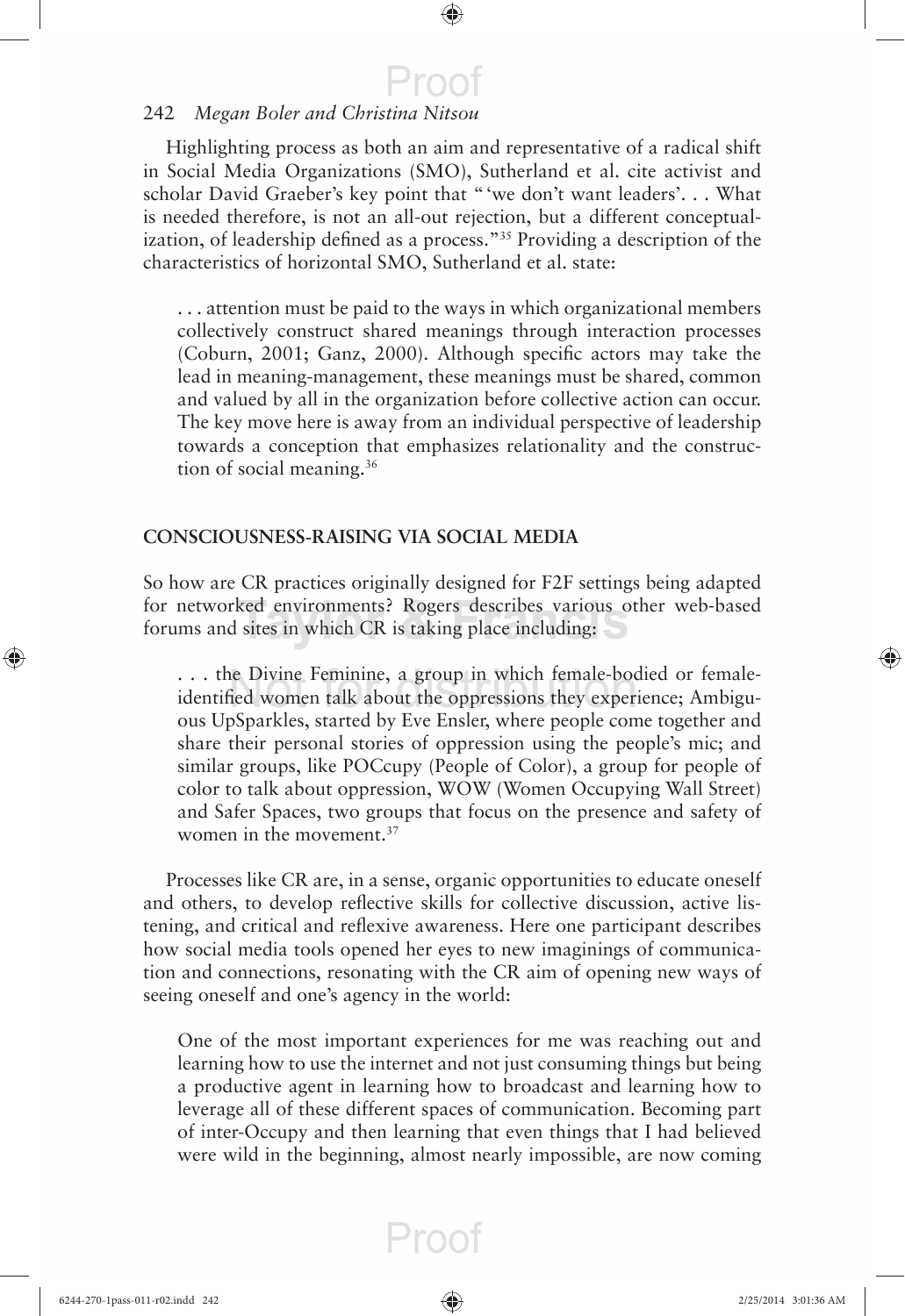⊕

## *Women Activists of Occupy Wall Street* 243

to fruition and we're just learning the possibilities of building out this network, just leveraging the tools that we have while also building new ones. And these new ones are really only limited by our capacity to imagine what communication should look like. (Alice, Occupy LA)

Her experience reflects a common theme of empowerment through a kind of DIY/DIT (do-it-yourself/together) ethos, 38 providing her with a sense of agency as a result of active peer-to-peer broadcasting versus passive consuming. This young woman echoes the CR aim of the importance of "validating" experience, that through the strength of numbers one no longer feels like a "crazy person," reinforcing the experience of the personal as political:

But I was trying to fight some of the media narrative because we have so much paid advertisement, paid media coming at us that I really wanted to educate people. And really connect with people too that were of the same mind because I can shout all I want as one person and you look maybe kind of like a crazy person, but if you have 100 people shouting about what they want then you're a force to be reckoned with, so it's a little different. (Leanne, Occupy Santa Cruz, news radio activist, mid-30s)

She spoke of her commitment to using radio and social media for education. In her awakening to the "personal is political" via a Facebook virtual art installation, she like many others mentions blogs and video-logs, ("vlogs") as sparking new consciousness and unification of women:

I saw this thing on Facebook yesterday . . . The Wall of Vagina. And it's this art project that is a cast, plaster cast of hundreds of women's vaginas. That has been shown, I think it's in the UK, and it's across the entire wall and I was just like wow that's crazy, but I would never know about that if it wasn't for Facebook. And I'm like, "that is really interesting" and it's just another way to communicate, to expose ourselves to different ideas. So I think it's been incredibly helpful. (Bria, female, late 20s, educational experience in activism, Occupy Santa Ana)

She describes her growing awareness of the significant gaps between what was reported in traditional media vs. media produced from the front lines of the movement. Key to this was Facebook in various uses and re-purposing:

So, I followed all the traditional media attention but then I got very invested in understanding what was happening with the difference between my Facebook account before Occupy and afterwards. (Alice, Occupy LA)

A final frequent topic for CR dialogue and discussion both online and off was what was most frequently referred to by Occupy members as "Check

⊕

♠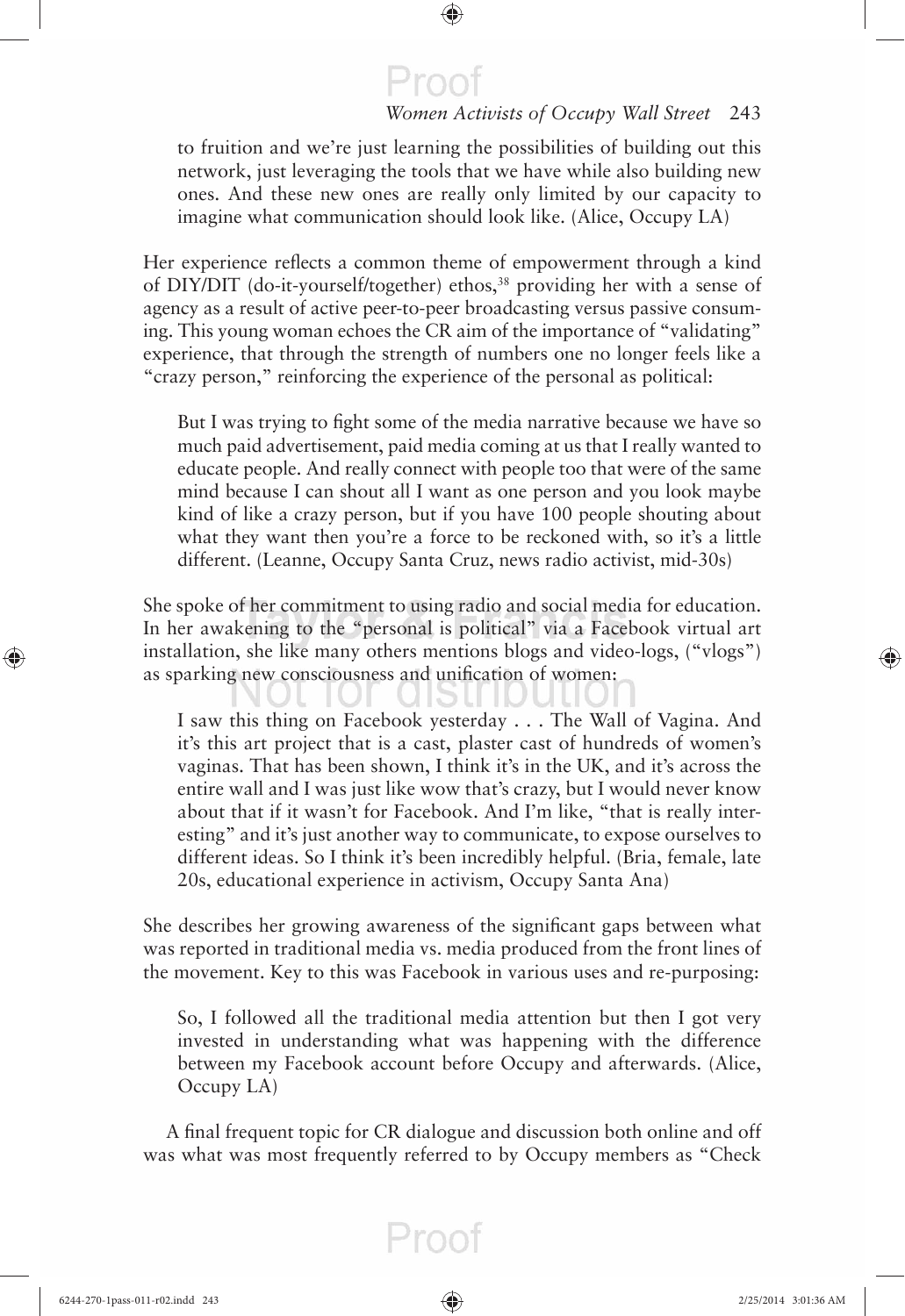⊕

## 244 *Megan Boler and Christina Nitsou*

Your Privilege." When asked what language was used in OWS to address issues of feminism or oppression, this woman mentioned "check your privilege" first and then described other features designed for equity ranging from "progressive stack" to "safe space":

So definitely check your privilege. Step up, step back, like the philosophy I mentioned before. We had a progressive stack at all the meetings, which was basically  $\ldots$  it's similar to the step up step back, if you're taking a stack of people and there's four white men that are first in line, you might put a woman ahead of them to speak . . . to try to get more diverse voices having a say in the meeting. . . . I know we used . . . "safe space" a lot. Which can mean a variety of things but I think it meant like a safe space for people to feel comfortable speaking up without being attacked or judged. (Sabrina female, early 30s, April 10, 2013, previous activist experience, Occupy New York)

"Safe space" is a hallmark of CR,<sup>39</sup> and each of the above terms were extensively discussed and debated via online platforms (FB, comments on You-Tube videos, blog posts, Twitter, and listservs). Another activist describes intervening in the Occupy Los Angeles FB page to make it more queerfriendly, an effort to create more 'safe space' for queer members of OWS.

When we organized the queer affinity group, first thing I did was create a Facebook page for it. Because that is how you legitimize yourself as an entity in existence . . . I spent a lot of time on the queering OWS, their Facebook page and their group as well in terms of cross fertilization of ideas and interests. (Craig male, late 50s, December 2012, longtime activist, Occupy Los Angeles)

He then concludes,

⊕

The tools that we have, the online tools for organizing are so incredibly powerful and different from anything that has existed previous to the Internet that I really do think it's gonna change incredibly how political movements function and are able to operate. (Craig, Occupy Los Angeles)

## **THE PERSONALIZATION OF POLITICS AND THE SHIFT FROM COLLECTIVE TO CONNECTIVE ACTION**

A number of recent scholarly contributions highlight new ways of thinking about the individual in relation to networks and mediated publics. Bennett and Segerberg note that conventional social movement theory no longer accounts for the individual, and focus on the personalization of politics and

♠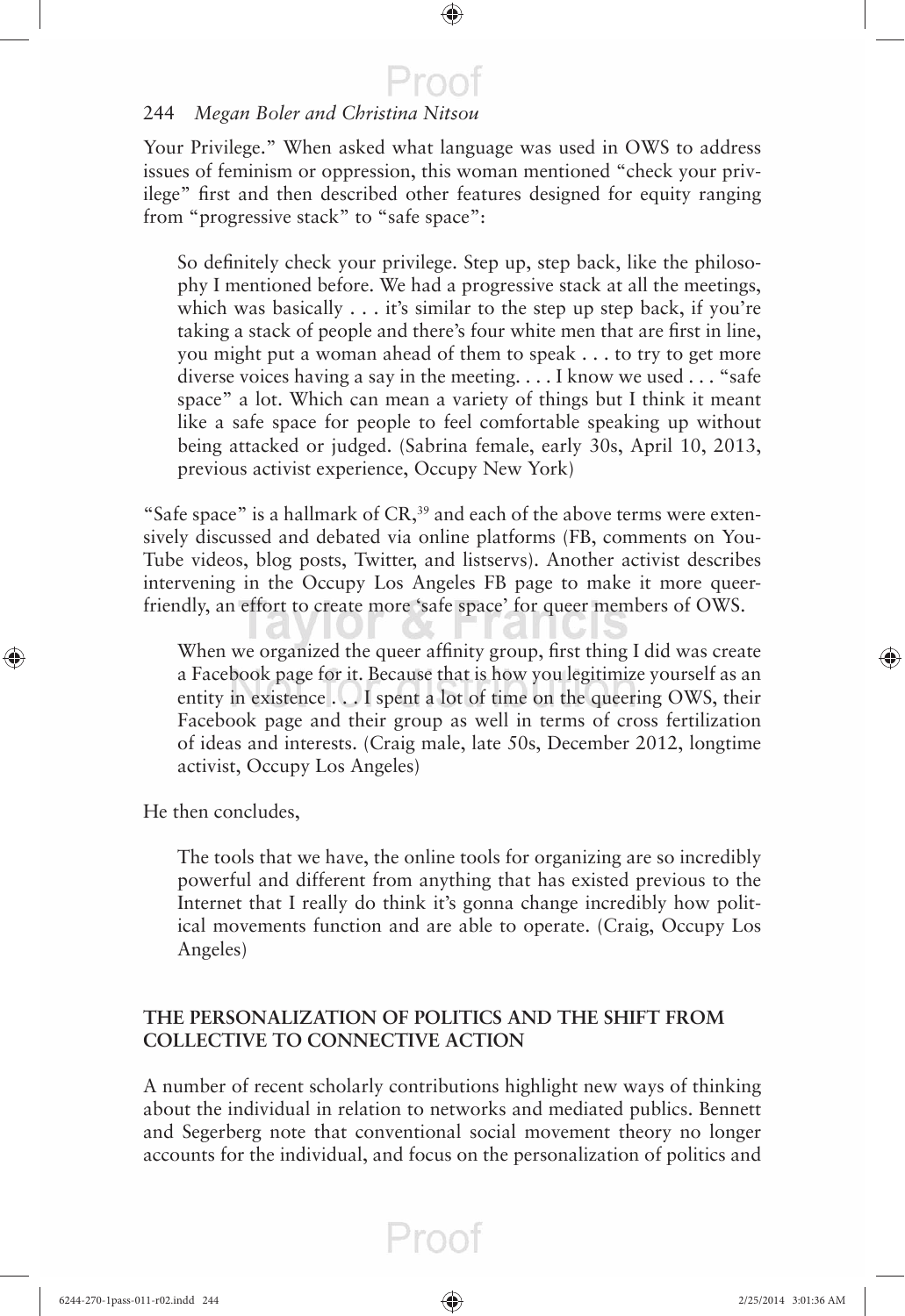⊕

### *Women Activists of Occupy Wall Street* 245

how connective action is replacing collective action within the context of what Barry Wellman refers to as "networked individualism."<sup>40</sup>

These easily personalized frames contrast with more conventional collective action frames (e.g., "eat the rich") that may require more socialization and brokerage to propagate in large numbers. Participation is importantly channeled through often dense social networks over which people can share their own stories and concerns—the pervasive use of social technology enables individuals to become important catalysts of collective action processes as they activate their own social networks. 41

Each of these features is recognizable throughout our research into OWS practices. The concept of "personalized politics" or what is termed "connective" (as contrasted with "collective") action, illustrates how social networking involves "co-production and co-distribution revealing a different economic and psychological logic: co-production and sharing based on personalized expression."<sup>42</sup>

The logic of connective action illuminates the high value placed on dialogue, awakening, and working to align the OWS movement's process with the utopian values and ethos being called for that has been a hallmark of OWS. "When people who seek more personalized paths to concerted action are familiar with practices of social networking in everyday life, and when they have access to technologies from mobile phones to computers, they are already familiar with a different logic of organization: the logic of connective action."<sup>43</sup> UL uiduinc

Personalized action frames and the "logic of connective action" help explain the phenomenon of hundreds of thousands of relatively isolated or privatized individuals sharing in the "connective" (as opposed to "collective") zeitgeist of demands for economic justice expressed by participants in diverse social uprisings around the world. The new theorizations that emphasize the individualized experience of politics within networked, connected spaces and relations take us closer toward understanding citizens engaged in connective action around the globe. Bruce Bimber et al. note that "[a]mong scholars, one important strand of thought about digital media and collective action has emphasized the point that formal organizations with structures and incentives are no longer critical for accomplishing things collectively,"<sup>44</sup> which in turn raises questions about what constitutes these selves, these individuals, who enact agency within political participation.

Neither political philosophy nor sociology considers the subject or the individual when theorizing about social movements and both ignore an individual's motivations to participate. Bimber et al. state that the recent global uprisings no longer reflect shared identities or ideologies but rather shared "diverse [individual] frustrations."<sup>45</sup> This "enhanced connectivity" in a hybrid online and offline movement ties directly to Bennett and Segerberg's "logic of connective action." 46 Bakardjieva similarly addresses the

⊕

♠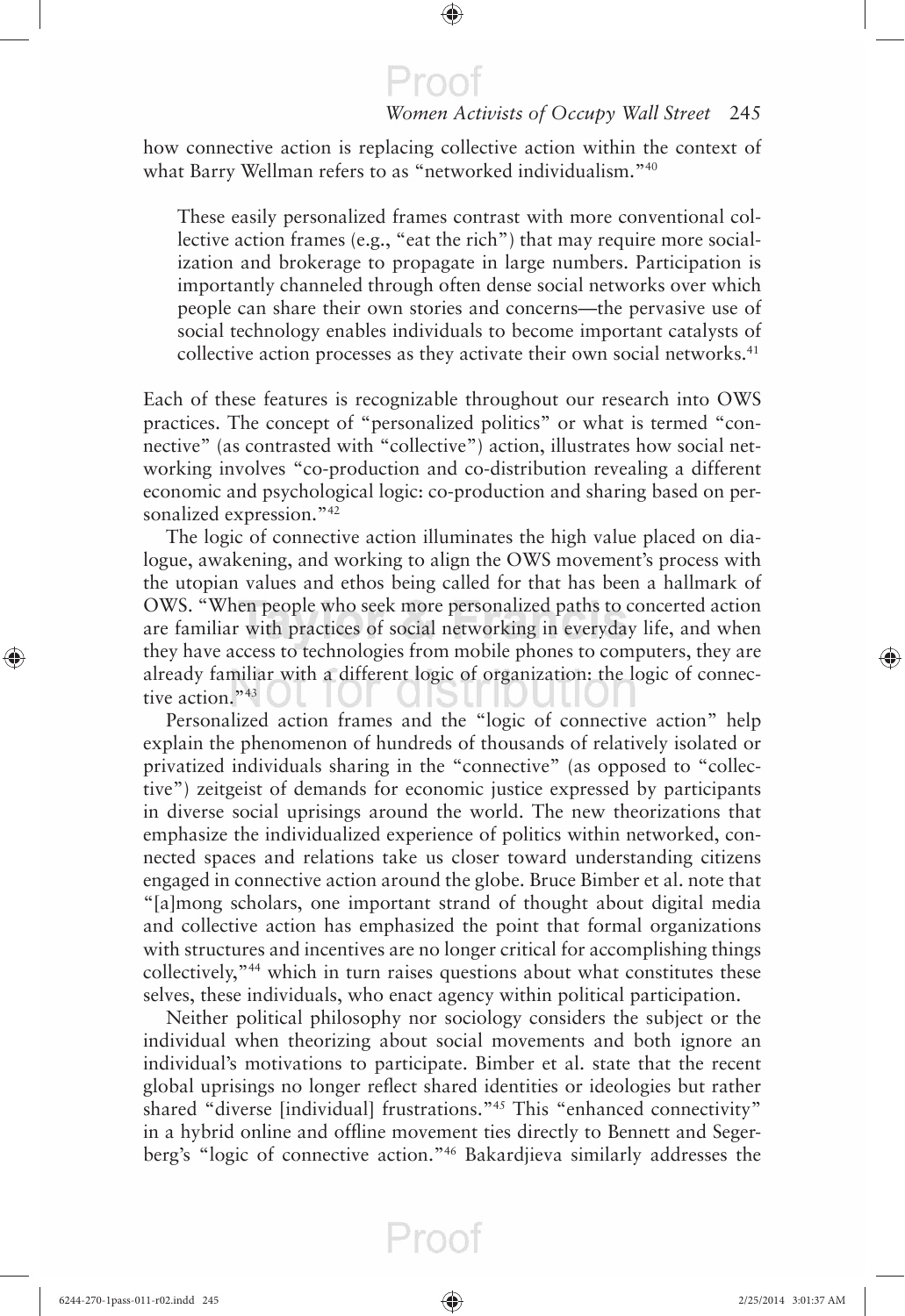## 246 *Megan Boler and Christina Nitsou*

importance of the internet helping to make visible "facets of democracy located outside of the visible arena of politics":<sup>47</sup>

I would like to propose a perspective on the democratic potential of the Internet that casts light on facets of democracy located outside of the visible arena of politics, typically occupied by campaigning, voting, assemblies, and organized action in the street or the media. I would like to divert attention from the structural, institutional, and procedural effects of the Internet on democracy and direct it toward changes unfolding at the level of meaning and individual agency. My main preoccupation will be to inquire into the capacity of the Internet to enhance democracy through the multiplication and enrichment of the everyday practices of citizenship. 48

## **POLITICS AND SUBPOLITICS: NEW FORMS NEED A NEW LANGUAGE OF CONNECTIVE ACTION**

The uses of social technologies by participants around the world are redefining the modalities, forms and potential capacities of social movements. Our research reveals that social movements like OWS reflect in its articulations and diverse expressions the second sense of revolution, "a fundamental change in the way of thinking about or visualizing something: a change of paradigm."<sup>49</sup> *ISTribution* 

At the turn of the 19th century Kant posed the question, How is knowledge possible? Today, two centuries later, the parallel question is, How is political design possible? It is no coincidence that this raises an overarching question that ties together art and politics. Beyond nature, God, altars, truth, causality, ego, id, and superego begins the "art of living," as the late Foucault called it, or the art of the self-design or renaissance of politics as a fundamental universal condition of human existence. Without a doubt, no age of hope or paradise is dawning. Reflexive modernization is the age of uncertainty and ambivalence, which combines the constant threat of disasters on an entirely new scale with the possibility and necessity to reinvent our political institutions and invent new ways of conducting politics at social "sites" that we previously considered unpolitical. 50

Not only are we at a key historical moment faced with this "necessity to reinvent" our understanding of politics, but indeed "Some of the necessary conditions for a functioning democracy exist at the level of lived experience, resources, and subjective dispositions" which may mark a significant " 'cultural turn' in the study of democracy and political communication."<sup>51</sup> Next we outline several key insights and concepts provided by recent media

♠

♠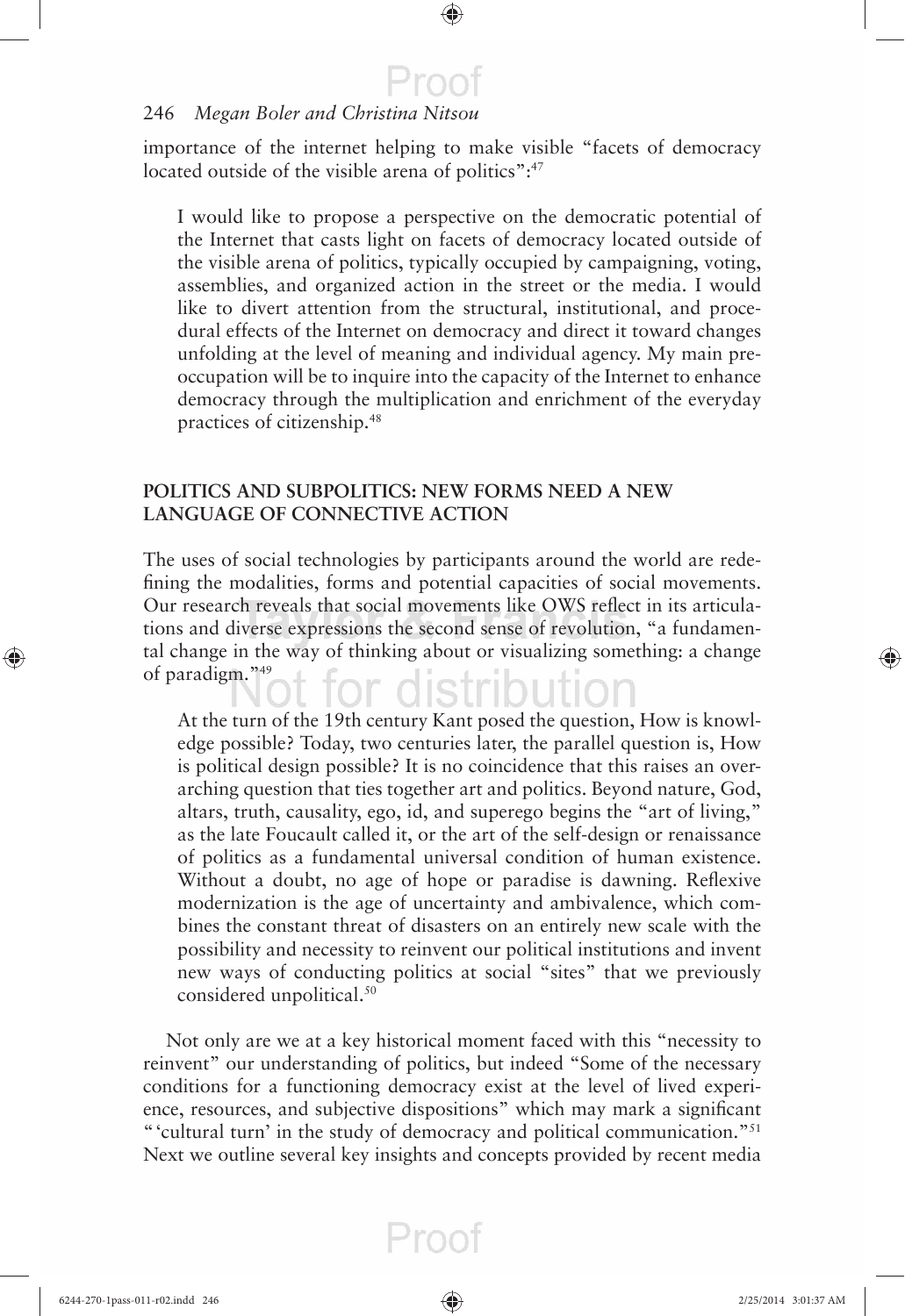## *Women Activists of Occupy Wall Street* 247

and social movement scholars that amplify the significance of the return of feminist organizing practices, and may clarify the nature of this cultural turn.

In the context of scholarly "dismissal" or "de-valuation" of OWS as a "social outcry and 'merely' a fledgling version of a social movement," our research suggests the critical importance of reevaluating the criteria of "success" of contemporary social movements, closely related to the often-debated characteristics of a clear demand or goal, the importance of the individual, and participants' sense of connectivity within subpolitics.

Information and communication technologies provide multiple entry points through which an individual can connect with political activity. Subpolitics, as defined presciently by Ulrich Beck in 1997, reflects the blurring of categories including social and political, private and public, personal and political:

But why can or should the political be at home or take place only in the political system? Who says that politics are possible only in the forms and terms of governmental, parliamentary, and party politics? Perhaps the truly political disappears in and from the political system and reappears, changed and generalized, in a form that remains to be comprehended and developed, as sub(system) politics (Beck, 1992) in all the other fields of society.<sup>52</sup>

Between 1997 and today, subpolitics (elaborated aptly by Bakardjieva's notion of subactivism<sup>53</sup>) has come to describe networked communities that reflect individuals, publics, audiences, and virtual publics actively engaged in developing critical awareness of systemic social structures. Specifically in the case of OWS, this subpolitical realm captures how Occupy participants share informal education to understand and analyze how power functions in corporate oligarchies to better comprehend the breakdown of capitalism.

Henry Jenkins and Nico Carpentier address this overlap of the political and cultural within contemporary media practices:

Ethan Zuckerman . . . has proposed the "cute cat picture theory of revolution": young people around the world have developed "latent capacities" (in terms of their access and understanding of technologies for working around hierarchical control, of their ability to form and navigate through social networks, to create and circulate images), which may be deployed toward more explicitly political ends under the right circumstances. So, it is not simply that the cultural constitutes a distinctive sphere or register of politics, but that what happens in the realm of cultural politics may have a direct impact on institutional politics. 54

In her 2010 book *A Private Sphere: Democracy in a Digital Age*, Zizi Papacharissi provides a compelling case for redefining digital democracy with a much deeper understanding of the blurring of private, public,

⊕

♠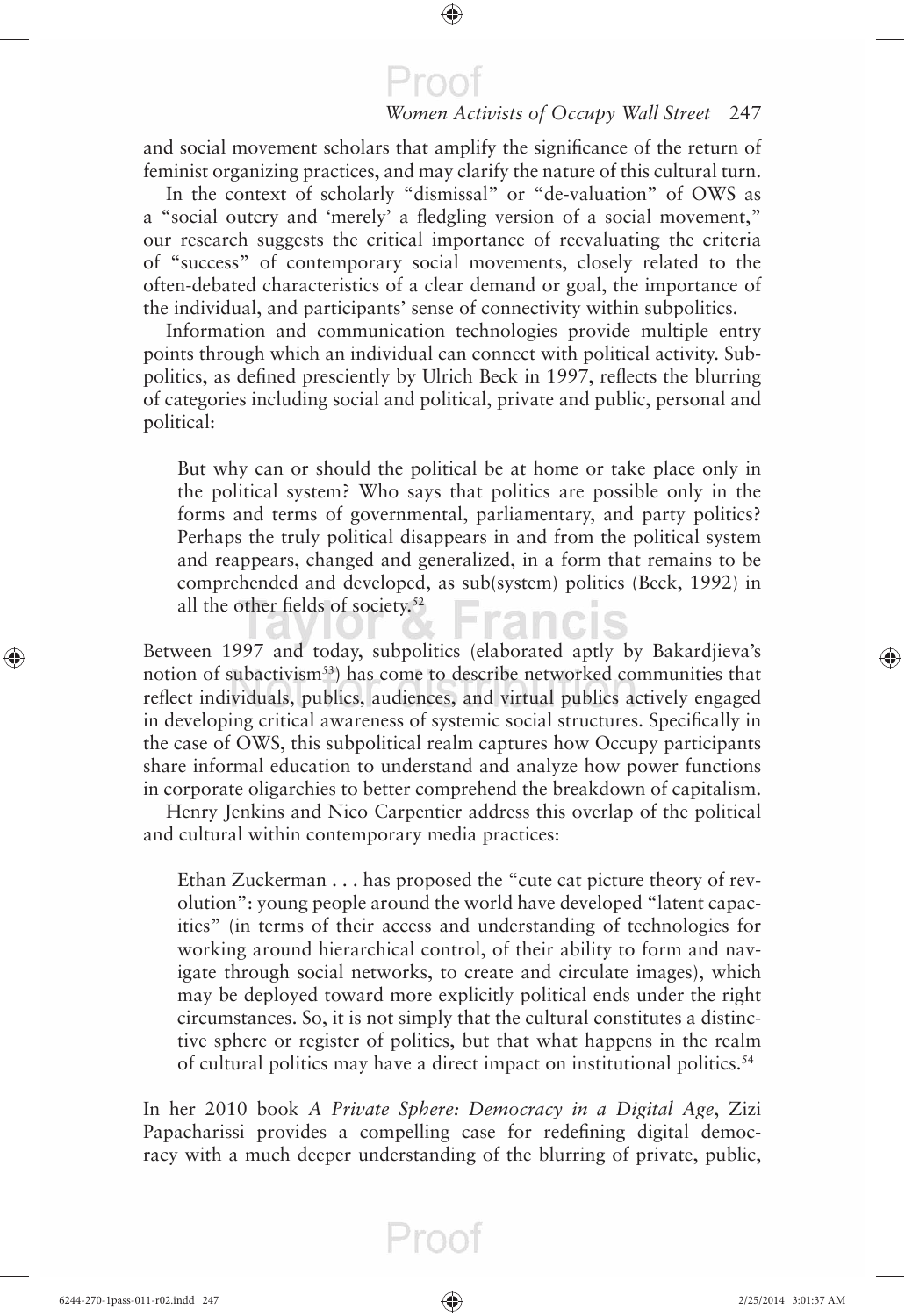⊕

## 248 *Megan Boler and Christina Nitsou*

personal, and political spheres, informing and redefining how individuals are engaging in contemporary politics.<sup>55</sup> In the 2011 conclusion to her edited collection *A Networked Self: Identity, Community and Culture on Networked Sites*, she further describes "convergence" as it applies to the kinds of identities expressed by our interviewees—a hybrid sense of self and community constituted by very fluid, overlapping, and porous boundaries between the spheres noted above.<sup>56</sup> Specifically addressing the "inner workings" of what Bennett and Segerberg refer as "Personal Action Frames,  $(PAFs)$ <sup>" 57</sup> we point out the background concept of convergence as it is key to understanding hybrid CR.

Convergence is a useful concept for analyzing the forms and modalities of the sense of self or subjectivity that we must account for in studying how individuals make their way in mediated and hybrid networks. Papacharissi's description is thus worth quoting at length to outline the complex layers that we note constitute connective action and PAFs:

The architecture of the technology that belies these networked platforms of interaction rests upon principles of convergence, which enable multiple and overlapping connections between varieties of distinct social spheres. The social platforms or spaces sustained by convergent technologies accentuate confluence, flexibility, and reflexivity of media content. Jenkins (2006) has broadly defined convergence as "a word that describes technological, industrial, cultural and social changes in the ways media circulates within our culture . . . a situation in which multiple media systems coexist and where media content flows fluidly across them." Jenkins emphasizes that convergence references several common ideas, including the flow of content across media platforms, overlap between media industries, financing that serves the interest of combined processes of media production, migratory behavior on the part of audiences that virally follow content, and of course, the ability for audiences to interact with content as both consumers and producers. The convergent properties of media render them both remixed and remixable; the product of institutions and independent socio-cultural agents. It is helpful to understand social network platforms as hosting social resources that are both remixed and remixable, in the sense that they actively combine all aspects of our social identity into a singular sphere, which then further evolves as these distinct parts converge and evolve. 58

Our research bears out Papacharissi's description that social network platforms "actively combine all aspects of our social identity into a singular sphere, which then further evolves as these distinct parts converge and evolve."<sup>59</sup> Media scholar Mark Deuze (2007) further suggests that convergence "is not just a technological process" and must therefore also be recognized as "having a cultural logic of its own, blurring the lines between

⊕

♠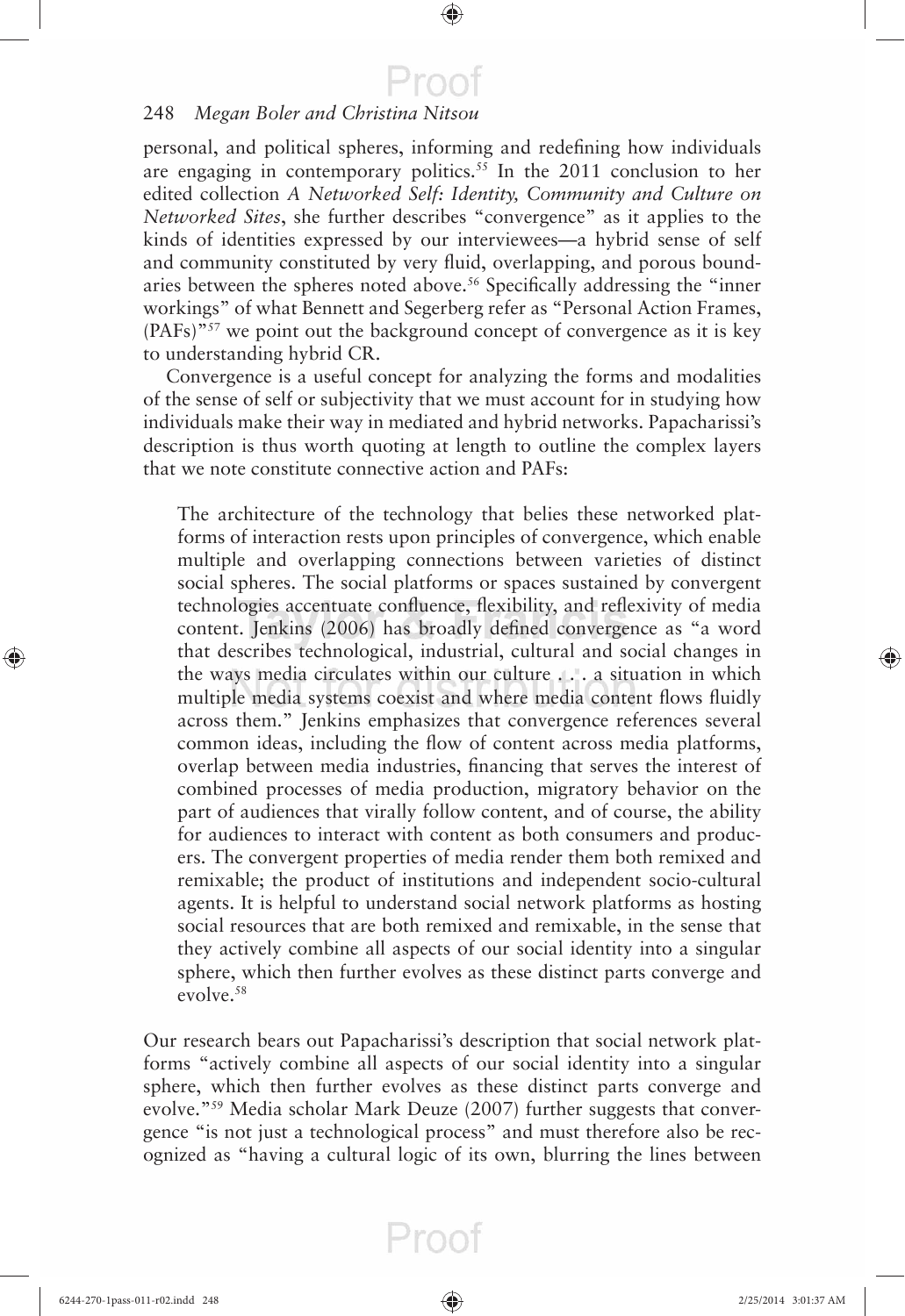## *Women Activists of Occupy Wall Street* 249

production and consumption, between making media and using media, and between active or passive spectatorship of mediated culture."<sup>60</sup>

Bennett and Segerberg's theory on PAFs and connective logic<sup>61</sup> resonates as descriptors for what is a morphed form of traditional CR, for which we transpose Beck's subpolitical. This contemporary modality of using social media for the simultaneous counter-public sphere and space for subpolitical behaviors (critical awakening) forms a conceptual framework for digitally networked action (DNA) to be legitimately examined.<sup> $62$ </sup> This theory of connective action allows a reevaluation of the way in which social movement theory understands the individual and their motivations for participation when attempting to define collective action.

## **CONCLUSION: "WE'RE STILL HERE: 99%"**

Our chapter has sought to show how this subpolitical awakening results in significant part from the easy "opt-in" provided by mediated platforms and information-communication technologies (ICTs), social networks which then bleed into political networks. Such subpolitical constituencies include unprecedented millions of first-time activists who may not even call themselves such but who are taking part in the streets and within mediated publics.<sup>63</sup>

Such spaces for "dreaming in public," as some reference OWSengaged through both F2F and web-based communications, particularly FB and Twitter—allow participants to develop increased critical awareness, growth, and transformed social relations to help create a culture and ethos for the aspired-towards "new world." Our research affirms how OWS and numerous other contemporary social movements reflect the complex, rapidly changing face of participatory democracy and subpolitics. The prefigurative nature of the movement is crucial to 21st-century transformations of participatory democracy. We have shown the overlap of OWS and second-wave feminism, highlighting key strands of attention within social movement theory and political theory. In particular, the renewal of the "personal is political" adds significantly to new conceptions for thinking about the 21st-century subject and the renewed importance of not only the individual but such eschewed concerns as "consciousness," "awakening," and "dialogue" as centrally important to adequate theorization of hybrid social movements.

We suggest that the understandings of social movements—like much of the vocabulary used to describe this rapidly changing arena of grassroots and participatory democracy—require radical redefinition. The blurring of public and private, social and political, requires rethinking traditional and binaristic vocabulary, discourses, and assumptions in order to best understand the changing modalities of participatory democracy, organizational structures and practices of contemporary hybrid social movements. Further,

⊕

♠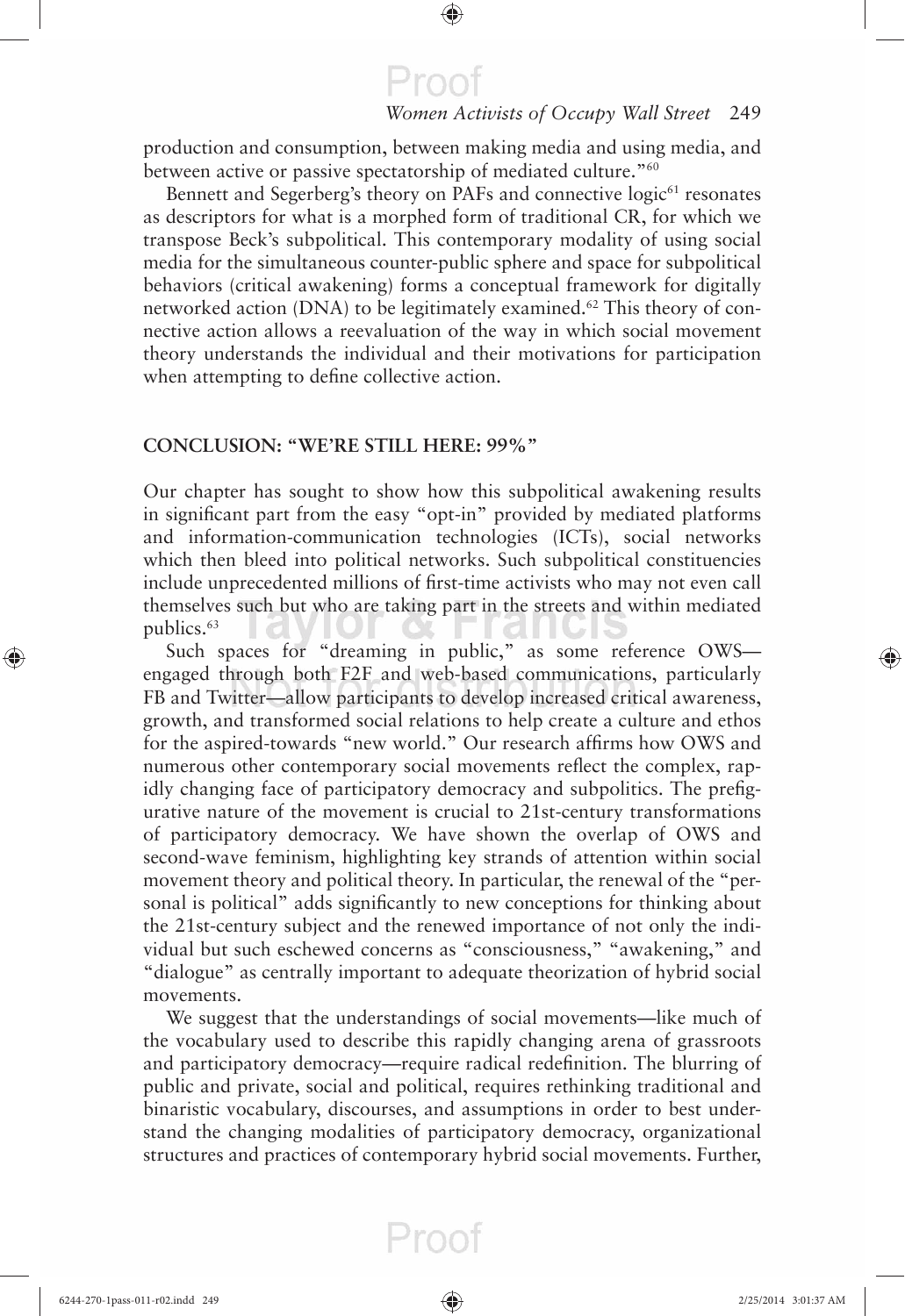## 250 *Megan Boler and Christina Nitsou*

our research confirms the nascent recognition of social movements in a digital media environment that the roles played by individuals require much greater attention than political theories have previously acknowledged.

We have argued that it is precisely the hybrid (offline and online) nature of Occupy that allowed for a new hybrid CR, a generational wake-up call. We further showed how these new hybrid CR practices represent a radical tool for critical consciousness by virtue of the multiple entry points afforded by social media platforms such as FB (the media most widely used by OWS participants), horizontal structures, and with the "logic of connective action" explaining such networked spaces.

Given the predominant discourses of the last 30 years lamenting young people's disaffection from "civic participation," OWS marks the radical revolutionizing of a generation of consciousness, part of a "global awakening." Within the context of hybridized lives in which "real life" and "cyber-life" overlap and mutually shape one another, as scholars we must account for the "cultural turn" in political theory—the complexity of digitally mediated landscapes, communications, and connective action.

### **NOTES**

⊕

- 1. Robert Reich, "Happy Birthday Occupy," *The Huffington Post*, last modified Sept. 15, 2013, www.huffingtonpost.com/robert-reich/happybirthday-occupy\_b\_3931978.html?utm\_source=Alert-blogger&utm\_medi um=email&utm\_campaign=Email+Notifications.
- 2. During 2012–2013, our research team conducted, transcribed, coded, and analyzed the interviews from the 23 participants. Most of the interviewees were female, offering a unique perspective in the leaderless movement of Occupy, with a wide range of political activist experience. An outline of questions was provided in a semi-structured fashion and concerned their motivations for participating in Occupy, hopes for the Occupy movement, social media participation throughout encampment and post-encampment stages, cross-generational dialogues, shared texts and philosophies within the movement, and exploration of the consciousness-raising practices witnessed throughout their involvement of Occupy. The 23 interviewees selected for this study were individuals who we actively sought out via Facebook and Twitter accounts who held a consistent presence online and created a large volume of online content. We were particularly interested in interviewing women who had been involved with the social media aspect of the OWS movement. We were also able to interview two men who were present for a two-person interview. Our research team then continued to analyze the interviews through a grounded theory approach, generating three layers of code lists to use in the analysis of our findings, a driving force of content in this chapter.
- 3. Maria Bakardjieva, "Subactivism: Lifeworld and Politics in the Age of the Internet," *The Information Society* 25, no. 2 (2009): 91–104.
- 4. Stephanie Rogers, "What Occupy Wall Street Owes to Feminist Consciousness-Raising," *Ms. Magazine Blog*, (December 13, 2011), last modified January 18, 2014, http://msmagazine.com/blog/2011/12/13/what-occupy-wall-streetowes-to-feminist-consciousness-raising/ (accessed October 6, 2013).
- 5. Ibid.

⊕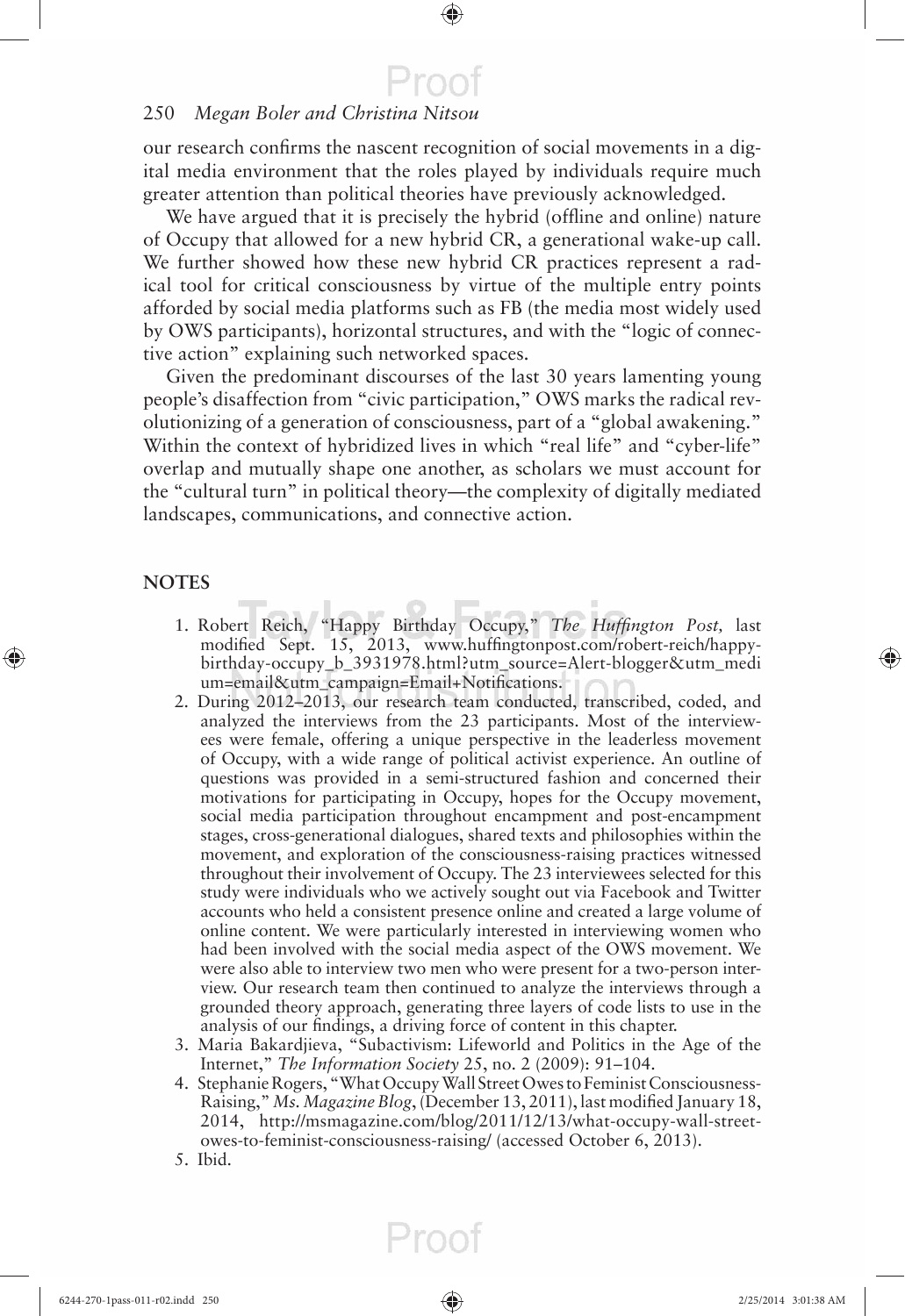## *Women Activists of Occupy Wall Street* 251

- 6. "The assumption underlying this article is that the more we know about the history of these processes of horizontal decision making, the better equipped we will be to improve them. In this way we can, when appropriate, draw on lessons learned in the past and come to understand horizontal decision making today not as an entirely new invention, but as part of a much longer political process that is continuously evolving. The current historical juncture has brought about unprecedented opportunities for experimentation with horizontal decision making and decentralized forms of democratic governance, and as such it seems an apt moment to reflect on the politics of these procedures as part of an attempt to remain open to the new lessons as we learn them." Marianne Maeckelbergh, "Horizontal Democracy Now: From Alterglobalization to Occupation," *Interface: a journal for and about social movements* 4, no. 1 (2012): 207–234.
- 7. Marianne Maeckelbergh, "Horizontal Democracy Now: From Alterglobalization to Occupation." *Interface: a journal for and about social movements* 4, no. 1 (2012): 207–234.
- 8. Marianne Maeckelbergh, "Horizontal Democracy Now," 211.
- 9. Ibid.

⊕

- 10. Occupy changed the national dialogue, in the sense that it branded itself to take on many different aid missions, i.e., Occupy Sandy, Fort Hernandez, and Fort Luciero (foreclosure) and Occupy Eugene Medical and their work to overturn Citizens United. Occupy became a brand where it was possible to Occupy anything.
- 11. Samuel Farber, "The Art of Demanding." *Jacobin: A magazine of culture and polemic*, last modified Sept. 7, 2012, last modified January 19, 2014, http://jacobinmag.com/2012/09/the-art-of-demanding/.
- 12. Alexander Eichler, "Wall Street Occupiers in for the Long Haul," *Common Dreams*, last modified Sept. 29, 2011, last modified January 19, 2014, www. commondreams.org/headline/2011/09/29-7.
- 13. S. Rogers, "Happy Birthday OWS."
- 14. H. Gautney, "What is Occupy Wall Street?"
- 15. Stephanie Rogers, "Occupy Wall Street and Feminism and Misogyny," Bitch Flicks, last modified Oct. 17, 2011, last modified January 19, 2014, www. btchflcks.com/2011/10/occupy-wall-street-and-feminism-and-misogynyoh-my.html.
- 16. Sidney Tarrow, (2011) "Why Occupy Wall Street Is Not the Tea Party of the Left," Council on Foreign Relations, last modified January 18, 2014, www. foreignaffairs.com/print/98544.
- 17. David Graeber, *The Democracy Project* (New York: The Random House Publishing Group, 2013), 23.
- 18. Megan Boler, "Occupy Women: Will Feminism's Fourth Wave Be a Swell or a Ripple?," Truthout.org, last modified January 18, 2014, http://truth-out. org/news/item/9188-occupy-women-will-fourth-wave-feminism-be-a-waveor-a-ripple.
- 19. Sarah Seltzer, "Where are the Women at Occupy Wall Street," Truthout.org, last modified January 18, 2014, www.truth-out.org/news/item/4419:where-arethe-women-at-occupy-wall-street.
- 20. Karlyn Kohrs Campbell, "The Rhetoric of Women's Liberation: An Oxymoron," *Quarterly Journal of Speech* 59, no. 1 (1973): 74–86.
- 21. Challenging public/private ties to earlier debates between Marxists and feminists, in 1989 Jaggar follows MacKinnon's 1981 assertion "Consciousness raising is to feminism what labor is to Marxism" when she develops a significant epistemological intervention on "Love and Knowledge": "Critical reflection on emotion is not a self-indulgent substitute for political analysis

♠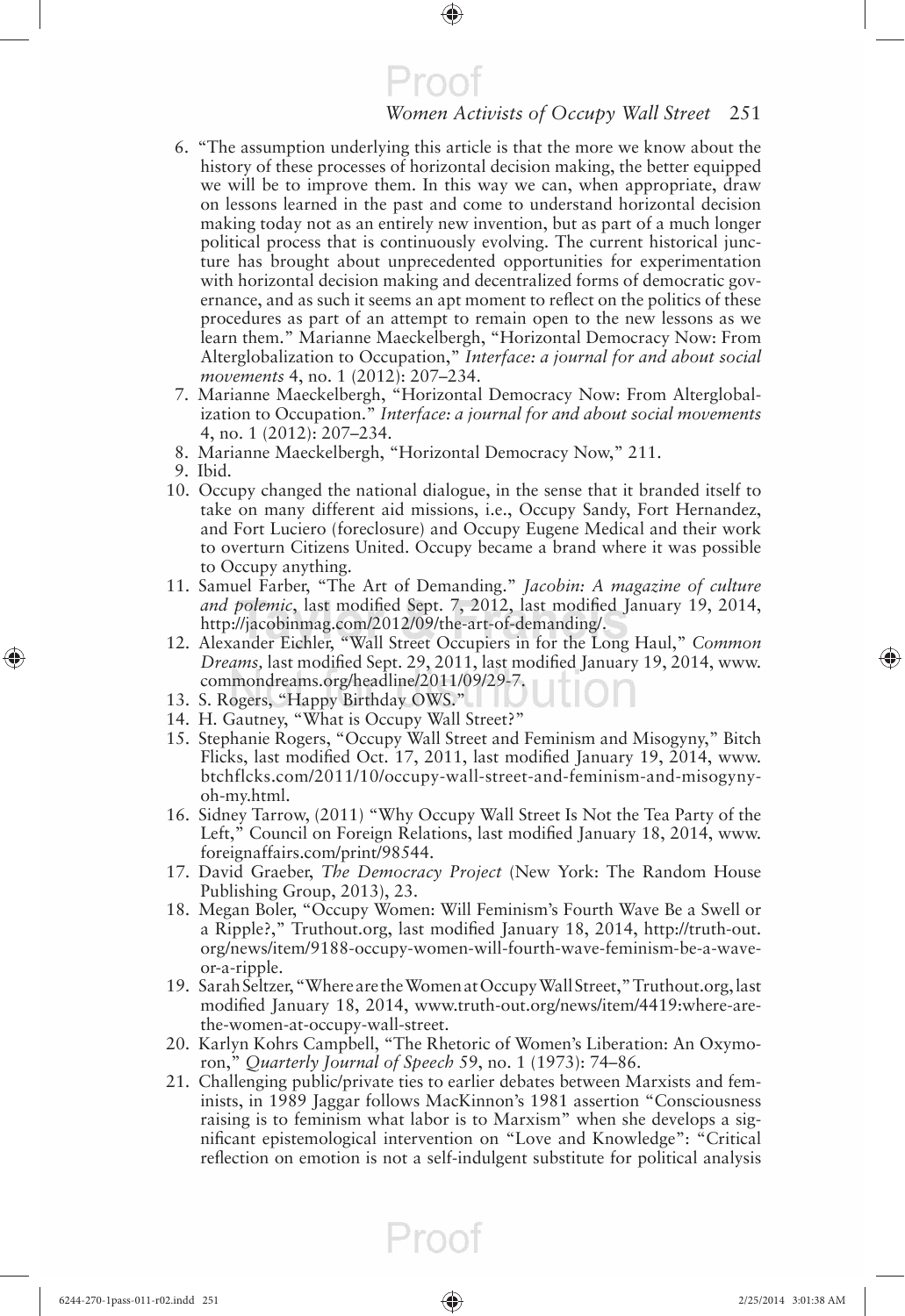## 252 *Megan Boler and Christina Nitsou*

and political action. It is itself a kind of political theory and political practice, indispensable for an adequate social theory and social transformation" (Jaggar 1989, 64), which countered the Marxist critique that reflecting on subjective experience is a bourgeois, cultural endeavor not appropriate to or necessary for political revolution.

- 22. The extensive accounts and analyses regarding these issues include the following: John Paul Montano, "Open Letter to the Occupy Wall Street Activists," (September 24, 2011), last modified January 18, 2014, www.zashnain. com/2011/09/open-letter-to-occupy-wallstreet.html. For more information, see "Open Letter to the 'Occupy' Movement: The Decolonization Proposal," last modified January 18, 2014, www.youtube.com/watch?v=r\_s3X0u W9Ec; Robert Desjarlait, "Decolonization and Occupy Wall Street," guest blog post (October 11, 2011), last modified January 18, 2014; and Miranda J. Brady and Derek Antoine, "Decolonize Wall Street! Situating Indigenous Critiques of the Occupy Wall Street Movement," *American Communication Journal* 15, no. 1 (2013), last modified January 18, 2014, www.racialicious. com/2011/10/11/decolonization-and-occupy-wall-street/.
- 23. Andrew Chadwick, "Digital Network Repertoires and Organizational Hyb ridity." *Political Communication*, (2007): 283–301. doi:10.1080/10584 600701471666.
- 24. Richard Dawkins, *The Selfish Gene* (Oxford: Oxford University Press, 1989). Quoted in W. Lance Bennett and Alexandra Segerberg, "The Logic of Connective Action: Digital Media and the Personalization of Contentious Politics," *Information, Communication and Society* 15, no. 5 (2012): 739–768.
- 25. Richard Dawkins, *The Selfish Gene.*
- 26. Bob Dylan, "Tangled Up in Blue," CBS (1975).
- 27. McKenzie Wark, *Celebrities, Culture and Cyberspace: The Light on the Hill in a Postmodern World* (Australia: Pluto Press, 1999); see McKenzie Wark for more on virality, a feature of 21st-century media, including Richard Dawkin's definition of a meme.
- 28. Paul Virilio and Sylvere Lotringer. "Pure War," *Semiotext* (1997).
- 29. Andrew Chadwick, "Digital Network Repertoires," 284.
- 30. Stephanie Rogers, "Happy Birthday, Occupy Wall Street!" Bitch Flicks, last modified Sept. 17, 2012, www.btchflcks.com/2012/09/happy-birthday-occu py-wall-street.html.
- 31. Stephanie Rogers, "Occupy Wall Street and Feminism and Misogyny," Bitch Flicks, last modified Oct. 17, 2011, www.btchflcks.com/2011/10/occupywall-street-and-feminism-and-misogyny-oh-my.html.
- 32. Georgina Blakeley, "Los Indignados: A Movement that Is Here to Stay," Open Democracy, last modified January 18, 2014, www.opendemocracy.net/ georgina-blakeley/los-indignados-movement-that-is-here-to-stay. "The arrest of 24 demonstrators at the end of the march in Madrid led to a spontaneous sit-down on the evening of the May 15 in Madrid's main square, the Plaza del Sol . . . Facebook, Twitter and other social media called for a mass sit-down that same evening which then became a more permanent camp. This was the start of the 15-M—los indignados movement—although it had roots in other movements such as VdeVivienda which began in 2006 in support of the right to affordable housing, Precarios en movimiento, a loose network of groups struggling against the lack of certainty (precariedad) in employment, housing, pensions, health and education and Juventud Sin Futuro (Youth without a Future) which coalesced in Madrid's universities in April 2011 around the slogan 'no house, no job, no pension, no fear.' " Georgina Blakeley, "Los Indignados: A Movement that is Here to Stay," Open Democracy,

◈

⊕

LLLOO.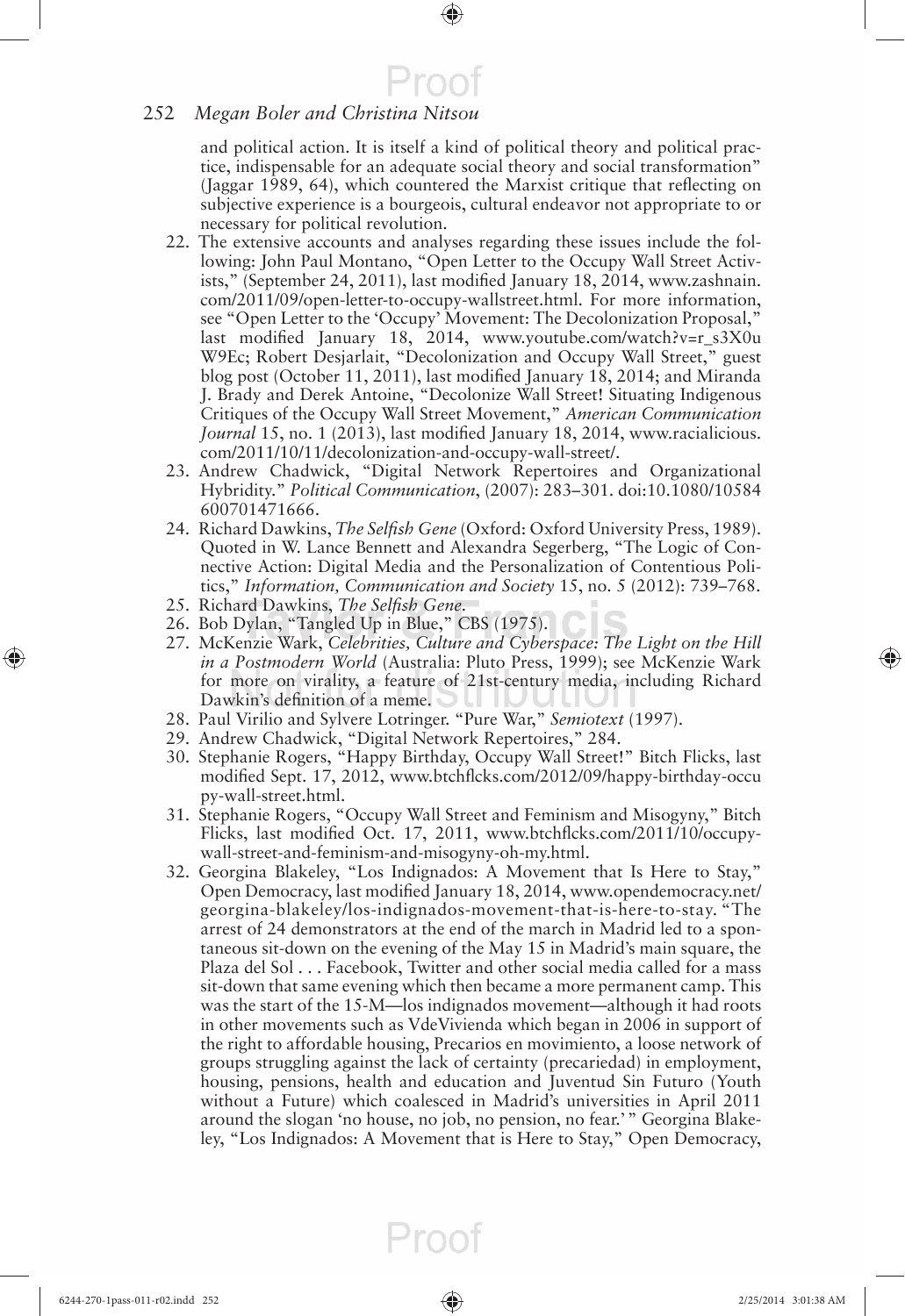#### *Women Activists of Occupy Wall Street* 253

last modified October 5, 2012, www.opendemocracy.net/georgina-blakeley/ los-indignados-movement-that-is-here-to-stay www.opendemocracy.net/geo rgina-blakeley/los-indignados-movement-that-is-here-to-stay.

- 33. Samuel Farber, "The Art of Demanding," *Jacobin: A magazine of culture*  and polemic, last modified Sept. 7, 2012, last modified January 18, 2014, http://jacobinmag.com/2012/09/the-art-of-demanding/.
- 34. Neil Sutherland, Christopher Land, and Steffen Böhm, "Anti-leaders (Hip) in Social Movement Organizations: The Case of Autonomous Grassroots Groups," *Organization* (2013).
- 35. Neil Sutherland, Christopher Land, and Steffen Böhm. "Anti-leaders (hip) in Social Movement Organizations: The Case of Autonomous Grassroots Groups." *Organization* (2013), 5.
- 36. Sutherland et al, 5.
- 37. S. Rogers, "What Occupy Wall Street Owes to Feminist Consciousness-Raising."
- 38. See Matt Ratto and Megan Boler, eds. *DIY Citizenship: Critical Making and Social Media* (Cambridge: MIT Press, 2014).
- 39. See for example Berenice Fisher, 2001.
- 40. Lance W. Bennett and Alexandra Segerberg, "The Logic of Connective Action."
- 41. W. Lance Bennett, "The Personalization of Politics Political Identity, Social Media, and Changing Patterns of Participation," *The Annals of the American Academy of Political and Social Science* 644, no. 1 (2012): 20–39.
- 42. L. Bennett, "Personalization of Politics."
- 43. Ibid.

⊕

- 44. Bruce Bimber, Andrew Flanagin, and Cynthia Stohl, "Reconceptualizing Collective Action in the Contemporary Media Environment," *Communication Theory* no. 4 (2005): 365–388.
- 45. Lance W. Bennett and Alexandra Segerberg, "The Logic of Connective Action."
- 46. Ibid., 739–768.
- 47. M. Bakardjieva, "Subactivism."
- 48. Ibid., 91–92.
- 49. Merriam Webster Dictionary.
- 50. Ulrich Beck, "Subpolitics Ecology and the Disintegration of Institutional Power," *Organization & Environment* 10, no. 1 (1997): 52–65, 53.
- 51. M. Bakardjieva, "Subactivism," 92.
- 52. U. Beck, "Subpolitics Ecology," 1.
- 53. "We attempt to connect the problematic of citizenship with that of everyday life through the concept of subactivism. Subactivism in my definition is a kind of politics that unfolds at the level of subjective experience and is submerged in the flow of everyday life. It is constituted by small-scale, often individual, decisions and actions that have either a political or ethical frame of reference (or both) and are difficult to capture using the traditional tools with which political participation is measured. Subactivism is a refraction of the public political arena in the private and personal world." M. Bakardjieva, "Subactivism," 92.
- 54. Jenkins, Henry. "RETHINKING 'RETHINKING CONVERGENCE/CUL-TURE.' " *Cultural Studies Ahead-of-Print* (2013): 1–31.
- 55. Zizi Papacharissi *, A Private Sphere: Democracy in a Digital Age* (Polity, 2010).
- 56. Zizi Papacharissi, ed. *A Networked Self: Identity, Community, and Culture on Social Network Sites* (Routledge, 2010).
- 57. Lance W. Bennett and Alexandra Segerberg, "The Logic of Connective Action."

♠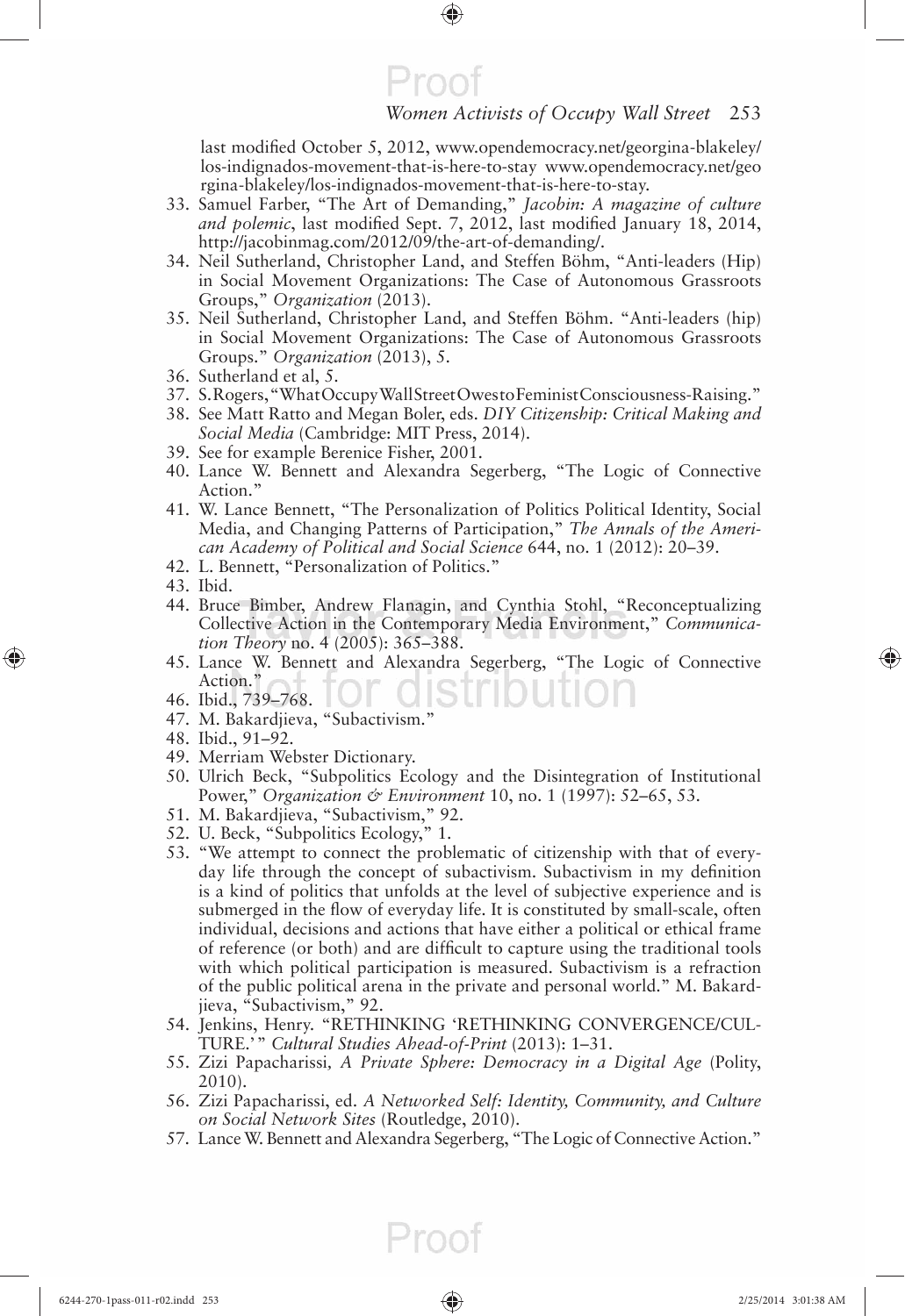### 254 *Megan Boler and Christina Nitsou*

- 58. Zizi Papacharissi, ed., *A Networked Self*, 282.
- 59. Ibid., 305.
- 60. Mark Deuze, *Media Work* (Polity, 2007), 74.
- 61. Lance W. Bennett and Alexandra Segerberg, "A Logic of Connective Action," 22.

⊕

- 62. Ibid., 742.
- 63. For more on first time activists see: Ian Reilly and Megan Boler, "Satire and Social Change: The Rally to Restore Sanity and the Future of Politics," *Communication, Culture and Critique* 7 (forthcoming).

#### **REFERENCES**

⊕

- Bakardjieva, Maria. "Subactivism: Lifeworld and Politics in the Age of the Internet." *The Information Society* 25, no. 2 (2009): 91–104.
- Beck, Ulrich. "Subpolitics Ecology and the Disintegration of Institutional Power." *Organization & Environment* 10, no. 1 (1997): 52–65.
- Bennett, W. Lance. "The Personalization of Politics Political Identity, Social Media, and Changing Patterns of Participation." *The Annals of the American Academy of Political and Social Science* 644, no. 1 (2012): 20–39.
- Bennett, Lance W. and Alexandra Segerberg. "The Logic of Connective Action: Digital Media and the Personalization of Contentious Politics." *Information, Communication and Society* 15, no. 5 (2012): 739–768.
- Bimber, Bruce, Andrew J. Flanagin, and Cynthia Stohl. "Reconceptualizing Collective Action in the Contemporary Media Environment." *Communication Theory* no. 4 (2005): 365–388.
- Blakeley, Georgina. Open Democracy, "Los Indignados: A Movement that is Here to Stay." www.opendemocracy.net/georgina-blakeley/los-indignados-movementthat-is-here-to-stay (accessed September 1, 2013).
- Boler, Megan. "Occupy Women: Will Feminism's Fourth Wave Be a Swell or a Ripple?" Truthout.org. http://truth-out.org/news/item/9188-occupy-women-willfourth-wave-feminism-be-a-wave-or-a-ripple (accessed January 18, 2014).
- Brady, Miranda J. and Derek Antoine. "Decolonize Wall Street! Situating Indigenous Critiques of the Occupy Wall Street Movement," *American Communication Journal* 15, no. 1 (2013). www.racialicious.com/2011/10/11/decolonization-andoccupy-wall-street/ (accessed February 16, 2014).
- Campbell, Karlyn Kohrs. "The Rhetoric of Women's Liberation: An Oxymoron." *Quarterly Journal of Speech* 59, no. 1 (1973): 74–86.
- Chadwick, Andrew. "Digital Network Repertoires and Organizational Hybridity." *Political Communication* (2007): 283–301. doi:10.1080/10584600701471666 (accessed June 21, 2013).
- Dawkins, R. *The Selfish Gene*. Oxford: Oxford University Press, 1989. Quoted in Bennett, W. Lance, and Segerberg Alexandra. "The Logic of Connective Action: Digital Media and the Personalization of Contentious Politics." *Information, Communication and Society* no. 5 (2012): 739–768.
- Desjarlait, Robert. "Decolonization and Occupy Wall Street." guest blog post (October 11, 2011). http://indiancountrytodaymedianetwork.com/2011/10/23/ decolonization-and-occupy-wall-street (accessed January 18, 2014).

Deuze, Mark. *Media Work.* Polity, 2007, 74.

Dylan, Bob. Tangled Up in Blue. CBS, 1975.

Eichler, Alexander. Common Dreams, "Wall Street Occupiers in for the Long Haul." www.commondreams.org/headline/2011/09/29–7 (accessed October 6, 2013).

↔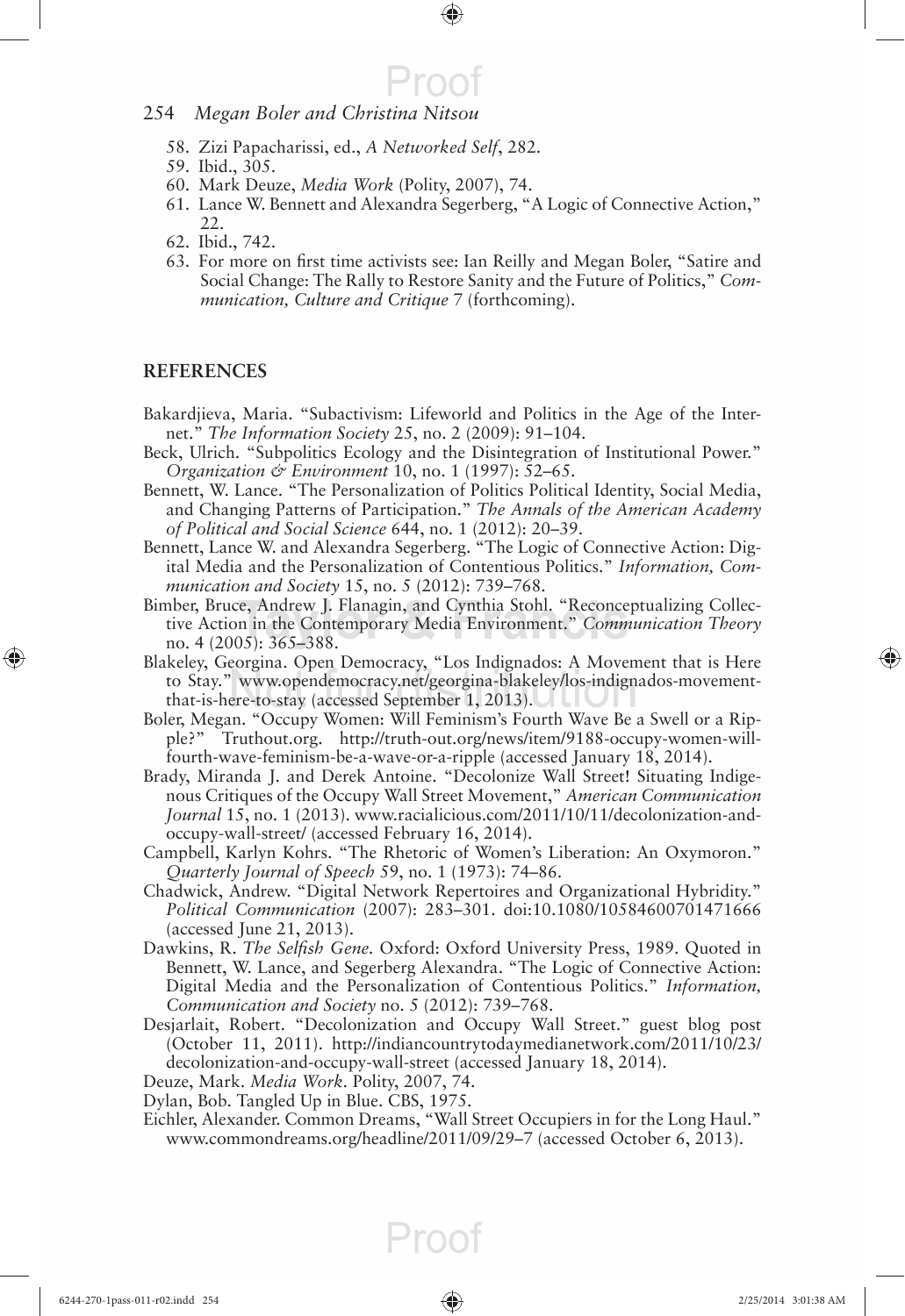### *Women Activists of Occupy Wall Street* 255

Farber, Samuel. "The Art of Demanding." Jacobin/ a magazine of culture and polemic, http://jacobinmag.com/2012/09/the-art-of-demanding/ (accessed October 6, 2013).

⊕

- Fisher, Berenice. *No Angel in the Classroom: Teaching Through Feminist Discourse.* NY: Rowman & Littlefield, 2001.
- Gautney, Heather. "What is Occupy Wall Street? The History of Leaderless Movements." *The Washington Post*. October 10, 2011. http://articles.washingtonpost. com/2011–10–10/national/35277702\_1\_heather-gautney-movement-gay-rights (accessed October 6, 2013).
- Graeber, David. "Enacting the Impossible." *The Occupied Wall Street Journal*. http:// occupiedmedia.us/2011/10/enacting-the-impossible/ (accessed July 30, 2013).
- Graeber, David. *The Democracy Project.* New York: The Random House Publishing Group, 2013.
- Jaggar, Alison. "Love And Knowledge: Emotion In Feminist Epistemology." *Inquiry* 32, no. 2 (1989): 151–176.
- Jenkins, Henry. "RETHINKING 'RETHINKING CONVERGENCE/CULTURE.' " *Cultural Studies ahead-of-print* (2013): 1–31.
- Lorde, Audre. "The Master's Tools Will Never Dismantle the Master's House," *Feminist Postcolonial Theory: A Reader* (2003): 23–28.
- Maeckelbergh, Marianne. "Horizontal Democracy Now: From Alterglobalization to Occupation." *Interface: a journal for and about social movements* 4, no. 1 (2012): 207–34.
- Montano, John Paul. "Open Letter to the Occupy Wall Street Activists." September 24, 2011. www.zashnain.com/2011/09/open-letter-to-occupy-wallstreet.html (accessed January 18, 2014).
- Papacharissi, Zizi, ed. *A Networked Self: Identity, Community, and Culture on Social Network Sites*. Routledge, 2010.
- Papacharissi, Zizi. *A Private Sphere: Democracy in a Digital Age*. Polity, 2010.
- Rebeccista. "Open Letter to the 'Occupy' Movement: The Decolonization Proposal." December 7, 2011. www.youtube.com/watch?v=r\_s3X0uW9Ec (accessed January 18, 2014).
- Reich, Robert. "Happy Birthday Occupy." *The Huffington Post*. September 15, 2013. www.huffingtonpost.com/robert-reich/happy-birthday-occupy\_b\_3931978.html? utm\_source=Alert-blogger&utm\_medium=email&utm\_campaign=Email+Notifi cations (accessed October 7, 2013).
- Reilly, Ian and Megan Boler. "Satire and Social Change: The Rally to Restore Sanity and the Future of Politics," *Communication*, *Culture and Critique* 7, no. 3 (forthcoming June 2014).
- Rogers, Stephanie. "Occupy Wall Street and Feminism and Misogyny." Bitch Flicks. www.btchflcks.com/2011/10/occupy-wall-street-and-feminism-and-misogynyoh-my.html (accessed October 6, 2013).
- Rogers, Stephanie. "What Occupy Wall Street Owes to Feminist Consciousness-Raising." *Ms. Magazine Blog* (blog). December 13, 2011. http://msmagazine.com/blog/2011/ 12/13/what-occupy-wall-street-owes-to-feminist-consciousness-raising/ (accessed October 6, 2013).
- Rogers, Stephanie. "Happy Birthday, Occupy Wall Street!" Bitch Flicks. www.btch flcks.com/2012/09/happy-birthday-occupy-wall-street.html (accessed October 7, 2013).
- Seltzer, Sarah. "Where are the Women at Occupy Wall Street." Truthout.org. www. truth-out.org/news/item/4419:where-are-the-women-at-occupy-wall-street (accessed October 6, 2013).
- Sutherland, Neil, Christopher Land, and Steffen Böhm. "Anti-leaders (hip) in Social Movement Organizations: The Case of Autonomous Grassroots Groups." *Organization* (2013).

AuQ27

↔

⊕